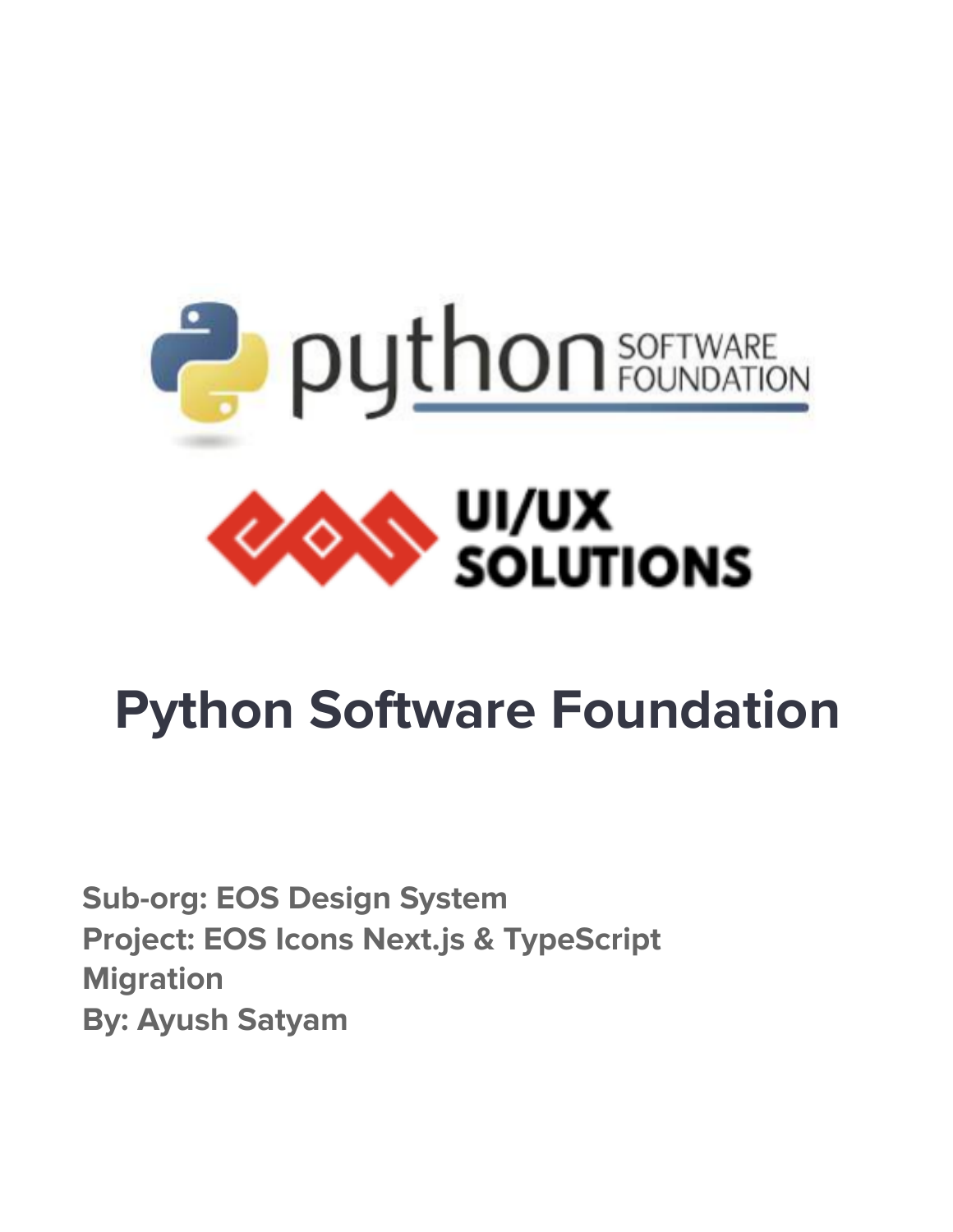### **Contact information :**

**Name:** Ayush Satyam

**Email ID:**

**Github Username:** https://github.com/ayushsatyam146

**Mobile:** (+91)

**Country:** India

**Timezone: Indian Standard Time** (UTC +05:30)

**Primary Language:** English

**Linkedin:** https://www.linkedin.com/in/ayush-satyam-179ba4197/

## **University Info:**

#### **University Name: Shri Mata Vaishno Devi University, Jammu & Kashmir**

**Current year and Degree:** 3rd Year, Bachelor of Technology in Computer Science & Engineering

**Expected Graduation Date:** August 2023

### **Code Contribution:**

**I have been actively contributing to the EOS Icons repository since January 2022 and have made substantial contributions to it. I have also suggested and worked on some ideas for UI/UX improvement along the way. Some of the major ones are listed below:**

- **[Merged][Bug]** [!22,](https://github.com/EOS-uiux-Solutions/eos-icons-landing/pull/22) [!126:](https://github.com/EOS-uiux-Solutions/eos-icons-landing/pull/126) Fixing the site behavior on refresh and making icon links shareable. Persisting URL parameters, search value, and vertical position on refreshing the page or sharing an icon link fixing issues [#16,](https://github.com/EOS-uiux-Solutions/eos-icons-landing/issues/16) [#124.](https://github.com/EOS-uiux-Solutions/eos-icons-landing/issues/124)
- **[Merged][UX Enhancement]** [!81:](https://github.com/EOS-uiux-Solutions/eos-icons-landing/pull/81) Added functionality to take the user to the home screen whenever the eos-icons logo in the navbar is clicked. Fixes issue  $#80$ .
- **[Merged][UX Enhancement]** [!119:](https://github.com/EOS-uiux-Solutions/eos-icons-landing/pull/119) Added functionality to open the icon editor panel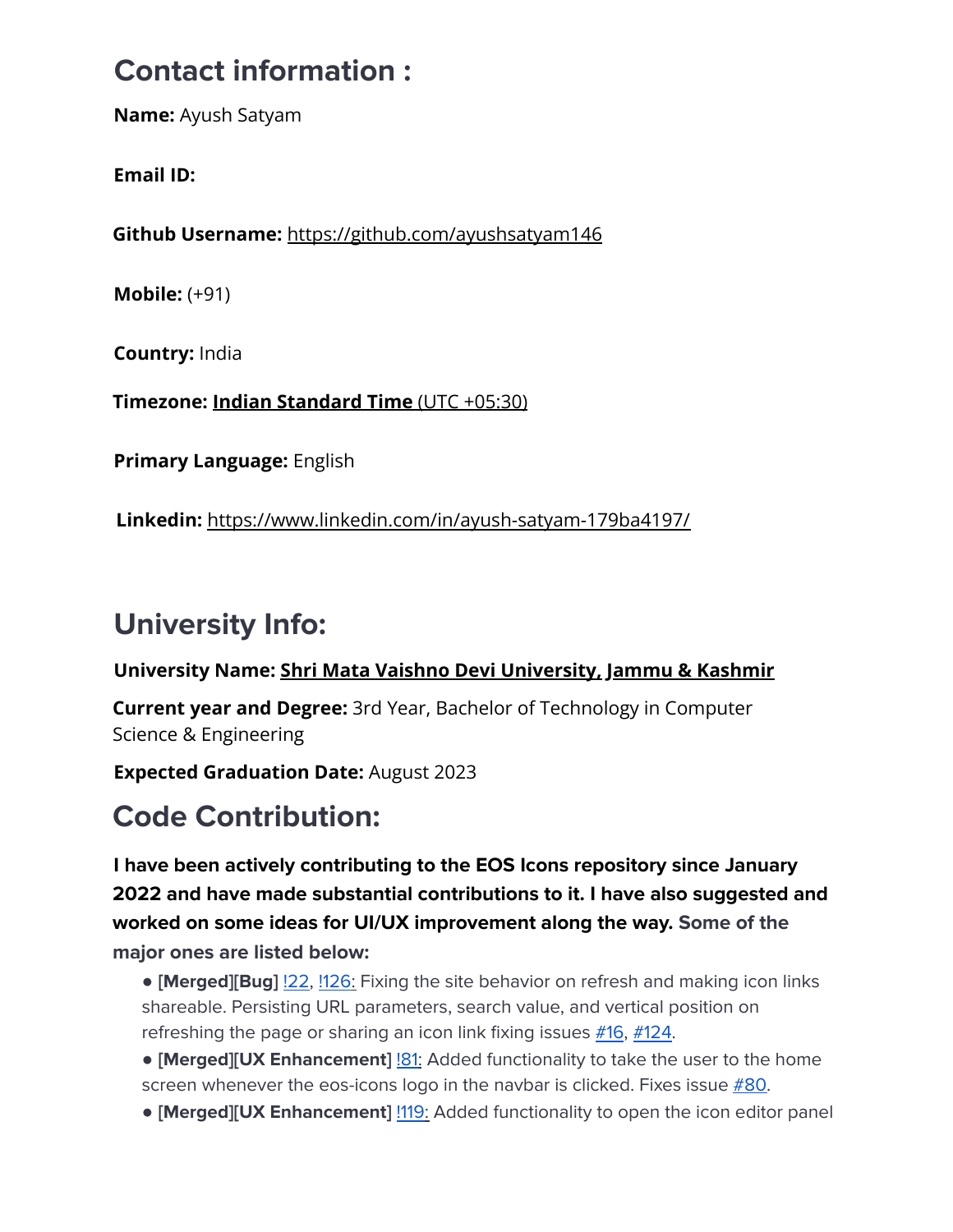on double-clicking an icon, giving users a smooth UX to edit and download icons. Fixes issue [#118.](https://github.com/EOS-uiux-Solutions/eos-icons-landing/issues/118)

● **[Merged][Code Enhancement]** [!123](https://github.com/EOS-uiux-Solutions/eos-icons-landing/pull/123): Wrapped animated icons into a defined component for better understanding & readability of the codebase. Fixes issue  $\#122$  $\#122$ .

● **[Merged][UX Enhancement]** [!101](https://github.com/EOS-uiux-Solutions/eos-icons-landing/pull/101): Closing the icon editor Panel on clicking outside the icon editor component. Fixes issue [#100](https://github.com/EOS-uiux-Solutions/eos-icons-landing/issues/100).

● **[Merged][Bug & UX Enhancement]** [!129:](https://github.com/EOS-uiux-Solutions/eos-icons-landing/pull/129) Fixing the app's behavior on clicking the tags in HowTo Panel. Make tag links shareable by retaining the app state for shared links. Fixes issue [#128](https://github.com/EOS-uiux-Solutions/eos-icons-landing/issues/128).

All other Pull Requests are listed **[here](https://github.com/EOS-uiux-Solutions/eos-icons-landing/pulls?q=is%3Apr+author%3Aayushsatyam146)** (17 Merged, 1 Closed). All Issues created are listed **[here](https://github.com/EOS-uiux-Solutions/eos-icons-landing/issues?q=is%3Aissue+author%3Aayushsatyam146+is%3Aclosed)** (10 Closed, 1 Open).

### **Synopsis:**

I will be working on the EOS Icons website to make it more reliable, faster, operational, and easy to maintain. I will also **add various UI changes** like adding a **navigation panel for icon categories** and adding a **side drawer for the HowTo section & icon editor panel**. Along with these, I will also add some other significant UI/UX changes to the website after a thorough discussion with mentors to improve the overall user experience.

I will **migrate the project to TS and Next.js** and also implement proper file management and state management in the project ensuring clean code and easier scaling. Migration to TS and Next.js will ensure **better SEO** and fewer bugs. I am planning changes in categories and icon editor UI for a better user experience. I plan to add **unit tests** by using **Jest & React-testing-library**, and **e2e testing** with **Cypress.js**. I will integrate these tests with Github CI/CD pipelines and ensure proper development workflow using es-lint, prettier and husky.

I've already dug deep into the code, fixed some major functional and UI/UX bugs, and introduced and worked upon new ideas that might help make a positive change in the project. I am comfortable writing JS/TS, React, and Node.js for a while now. I also have some experience working with Next.js during my internship last year. I try to use the best coding practices while working. I am a fairly quick learner and open to learning new concepts and ideas along the way. I hope for a fruitful collaboration with mentors and other contributors to complete this project.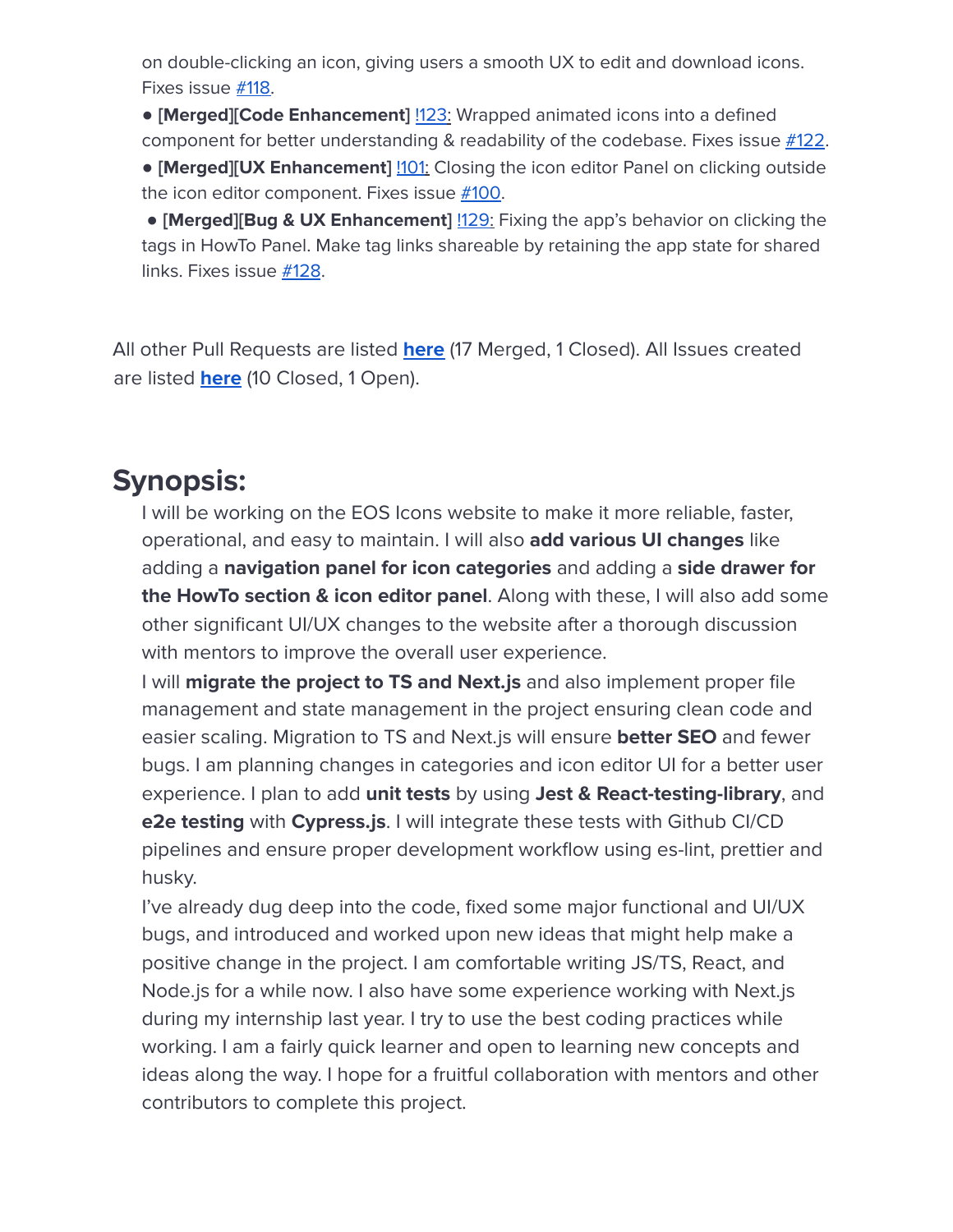### **Which of the published tasks are you interested in? What do you plan to do?**

I am interested in Project idea 3: EOS Icons - [TypeScript,](https://gsoc.eos-icons.com/project-ideas/projects-ideas#project-idea-3-eos-icons-typescript-next.js-and-guides-short-project-175-hours) Next.js, and guides for the EOS Design System.

The goal is to migrate the entire EOS Icons landing app to Next.js and transition towards using TypeScript for the application. I also intend to change some UI/UX elements to make the app more intuitive and operational.

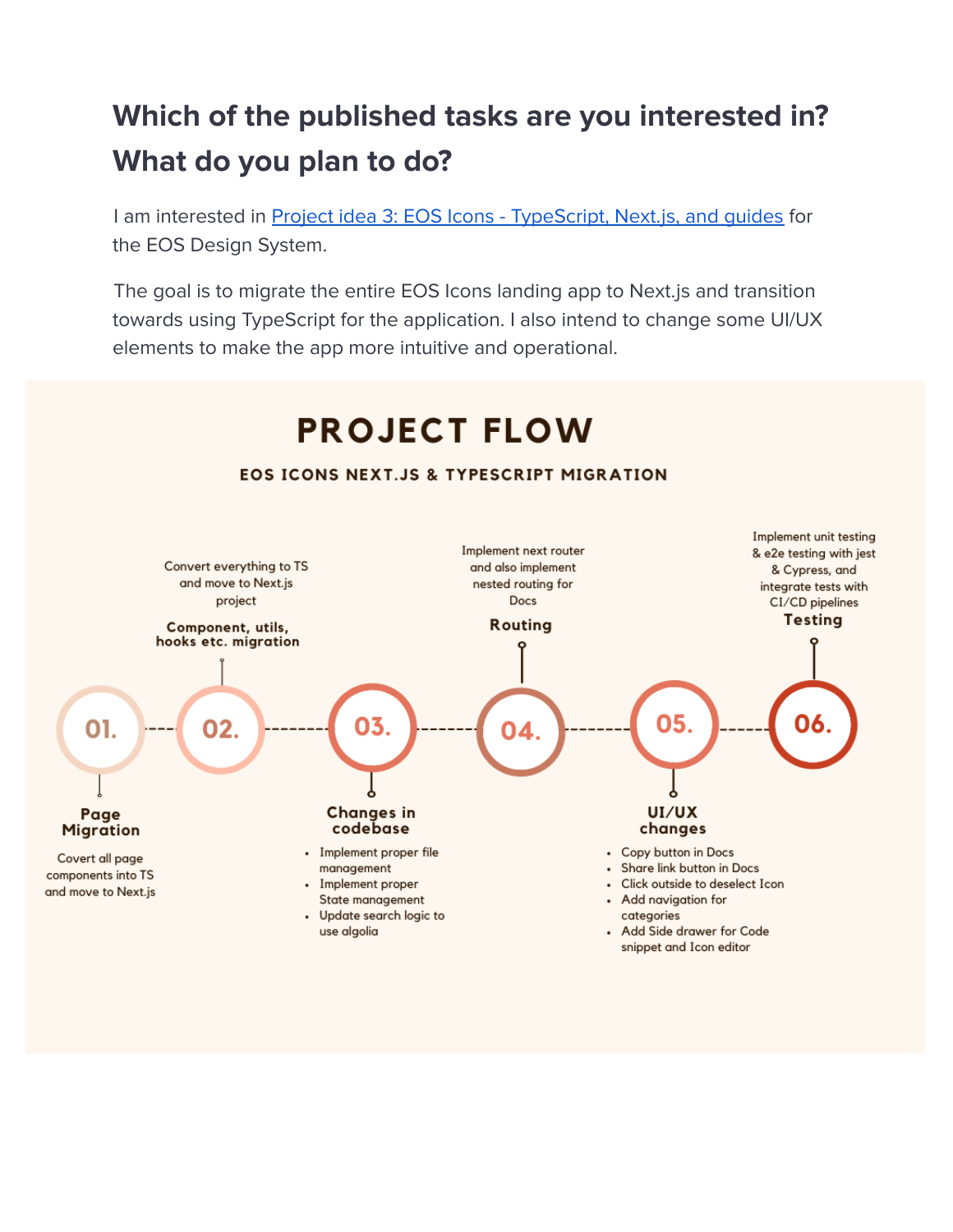### **Project Plan & Milestones:**

I am planning to migrate the EOS icons website to the Next.js ecosystem and convert the existing codebase to use TypeScript resulting in more manageable and scalable code. I also plan to add new features, and several new UI/UX changes to make the existing app more intuitive and easy to use for the end-user.

The Project is divided into 4 milestones, gradually explaining the needs and the workflow of the project.

#### **1. TypeScript & Next.js Migration**

Currently, the EOS icons website is a Single Page Application (SPA). Due to the client-side rendering nature of React, it makes the app hard to crawl and difficult to render for the first contentful paint. All these things hinder the SEO capabilities of the website.

We can use custom meta tags for each page to boost SEO rankings. Along with the migration of the existing public/index.HTML page headers in the \_document.js sample page provided by Next.js

I am planning to serve all pages statically as it will drastically improve the performance of the app, and also it is not much needed as we don't need to render anything on the server. I will do the migration in a series of steps.

#### **a. Migrating the pages, utils, hooks, components & modules**

I plan to begin the migration from **Pages** as it is the most important part of any Next.js application because routing and Project structure depends on the Pages directory.

I will move the pages, utils, hooks, and modules from the old project to the new Next.js project and simultaneously convert the code & logical elements to TypeScript from Javascript.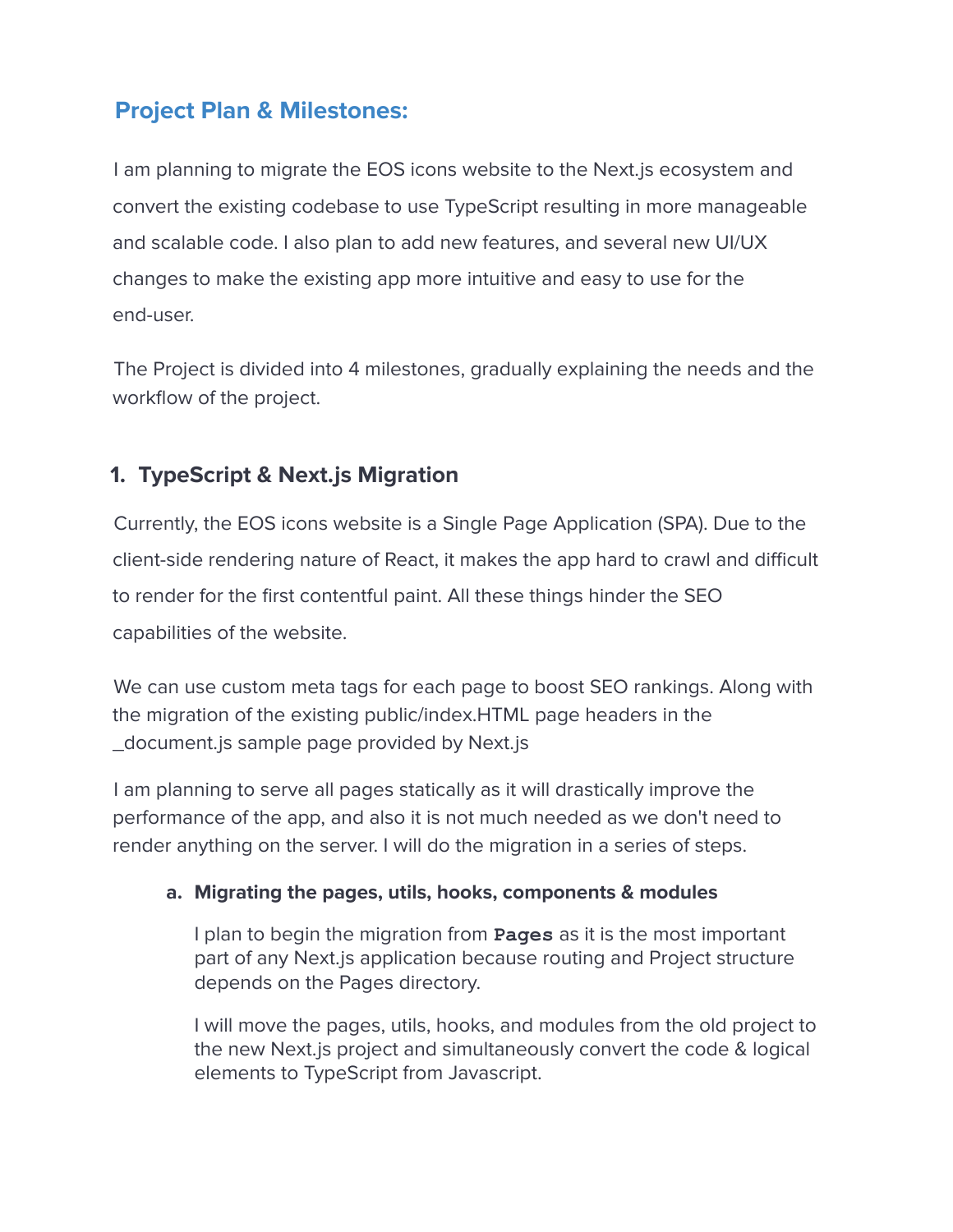

#### **TypeScript Migration Workflow Diagram**

During the migration of components, I will follow a bottom-up approach i.e. converting smaller components first so that bigger components that are using them get migrated easily. According to the above diagram, IconEditor will get migrated first, then IconSet, Home, and then App.

#### **b. Routing**

Managing the routing in Next.js won't be a big issue as the routing in Next.js depends on the files and sub-directory structure of **Pages** Folder. I plan to handle routing after the migration of all logical and fundamental Javascript to TypeScript.

#### **c. Styling**

The older eos-icons project uses SASS for styling. It follows the 7-1 Ladder architecture for writing SASS. Since most of the app's styling is going to remain the same with very little addition for newer components we can use the exact SCSS styles from the older project. There won't be any issues in integration with Next.js as it supports SASS natively.

#### **d. Improvements in Codebase**

The current codebase is well catered to the needs of the app but we can further improve it to ensure better scalability.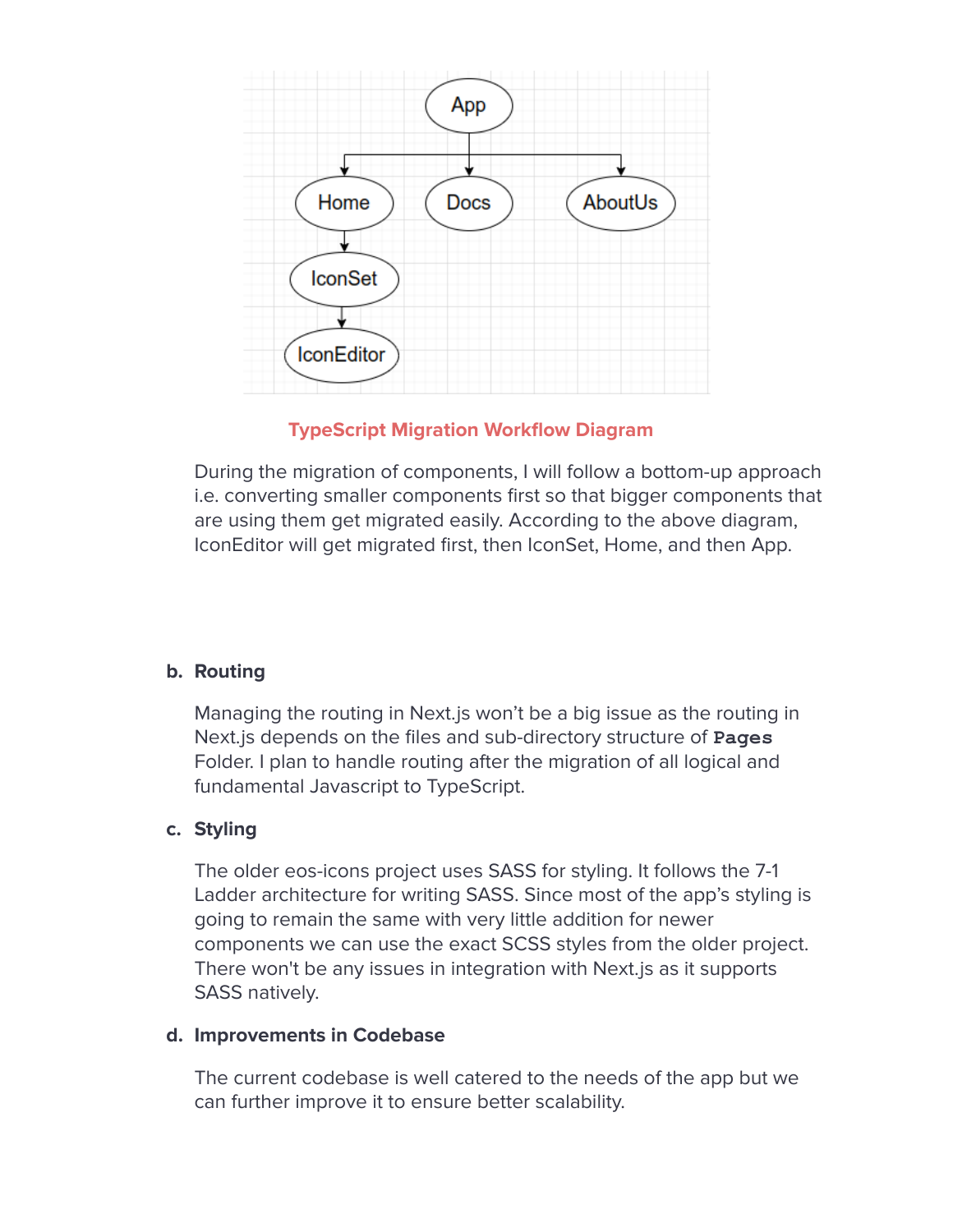I am planning to do a lot of significant improvements to the existing codebase. Since it will get a lot cumbersome to migrate unmanaged code and then add the improvements, I am planning to do these **improvements along with the code migration process**. I am describing all the possible improvements in the next section.

#### **2. Improvements in Codebase**

The codebase is well suited for the current version of the app. However, it will get more difficult and complex to work with as the app grows. It doesn't enforce any particular guideline for declaring or managing the states, using hooks, or component nesting.

#### ● Splitting the code base into well-managed file/directories

#### JS IconsSet.js X

|     | src > modules > JS   consSet.js > [@]   consSet |
|-----|-------------------------------------------------|
| 704 |                                                 |
| 705 | $const$ ShowHowToUse = $(f)$                    |
| 706 | tab.                                            |
| 707 | showPanel,                                      |
| 708 | iconSelected,                                   |
| 709 | closeHowTo,                                     |
| 710 | setSearchValue,                                 |
| 711 | theme                                           |
| 712 | $)$ => {                                        |
| 713 | return tab === 'Static Icons' ? (               |
| 714 | <div></div>                                     |
| 715 | <howto< th=""></howto<>                         |
| 716 | show={showPanel}                                |
| 717 | iconName={iconSelected?.name}                   |
| 718 | iconTags={iconSelected?.tags}                   |
| 719 | type='static'                                   |
| 720 | theme={theme}                                   |
| 721 | close={closeHowTo}                              |
| 722 | setSearchValue={setSearchValue}                 |
| 723 | /                                               |
| 724 | $<$ /div $>$                                    |
| 725 | $\mathbf{r} \in \mathbb{C}$<br>Y                |
| 726 | <howto< th=""></howto<>                         |
| 727 | show={showPanel}                                |
| 728 | iconName={iconSelected?.name}                   |
| 729 | iconTags=''                                     |
| 730 | type='animated'                                 |
| 731 | close={closeHowTo}                              |
| 732 | setSearchValue={setSearchValue}                 |
| 733 | />                                              |
| 734 |                                                 |
| 735 |                                                 |
|     |                                                 |

There are many instances in the codebase where multiple separable components are present in the same file making the component excessively complicated.

One such example is [IconSet.js](https://github.com/EOS-uiux-Solutions/eos-icons-landing/blob/master/src/modules/IconsSet.js) in the present codebase.

This component contains most of the app logic for one of the most important sections of the site. But this section contains components and props for other child components which should ideally be separated from each other. For example, the

ShowHowToUse component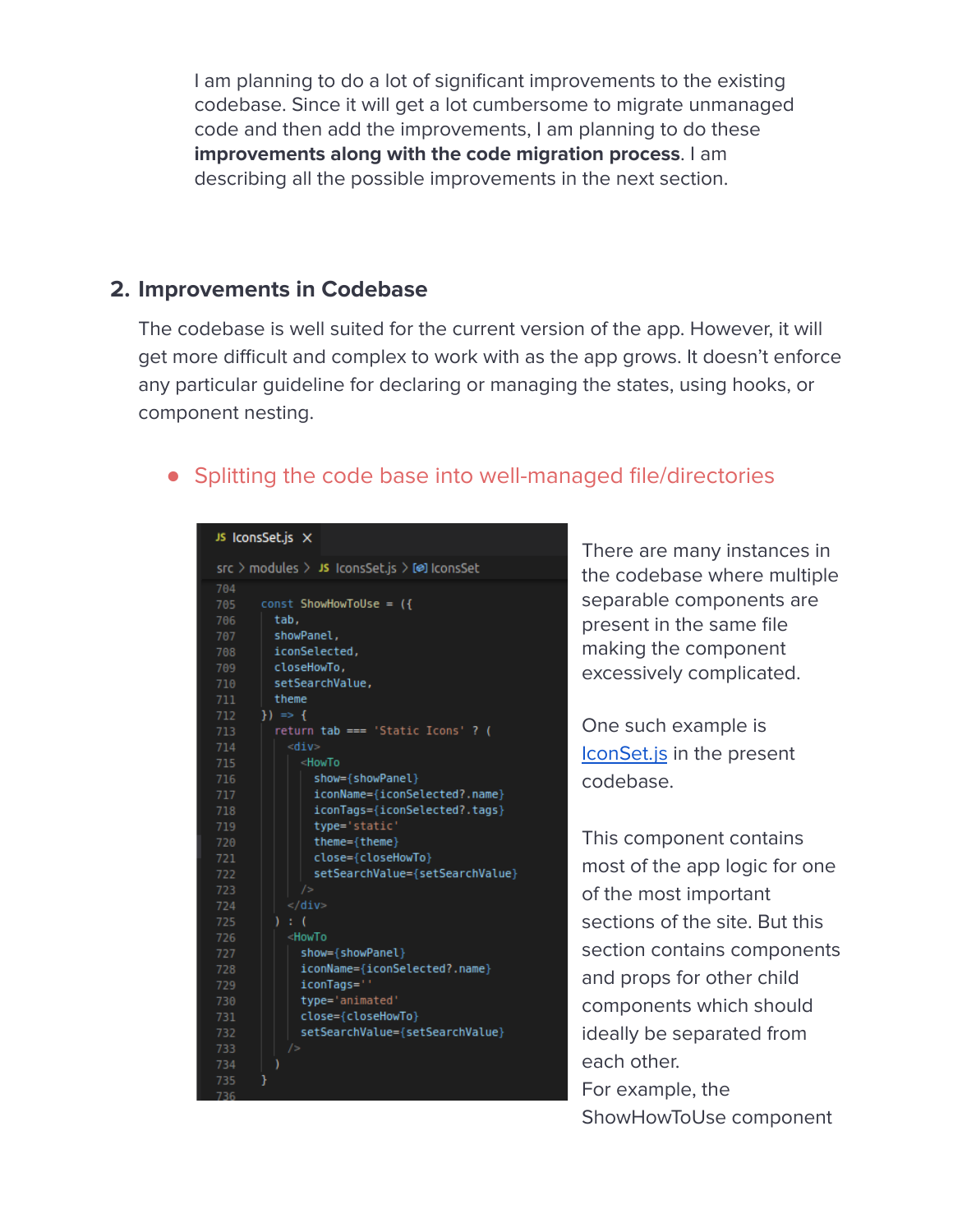should be separated into a different file in the components directory.



Another such example is the **[Docs.js](https://github.com/EOS-uiux-Solutions/eos-icons-landing/blob/master/src/pages/Docs.js)** file. This file contains documentation for the app for all use cases like React, Vue 2/3 & HTML inside the component, making it really lengthy.

I am planning to separate each section into its own component so that there is a logical separation between different sections, also it will help in routing the docs section in a better user-friendly way.

I am planning to add sub-routes to each section (React, Vue, HTML, In-your-application) of the Docs Page, so that users can share a direct URL of a particular section.

#### Sample URL - **"https://eos-icons.com/docs/react"**

The above URL will lead the user directly to the react Docs Page.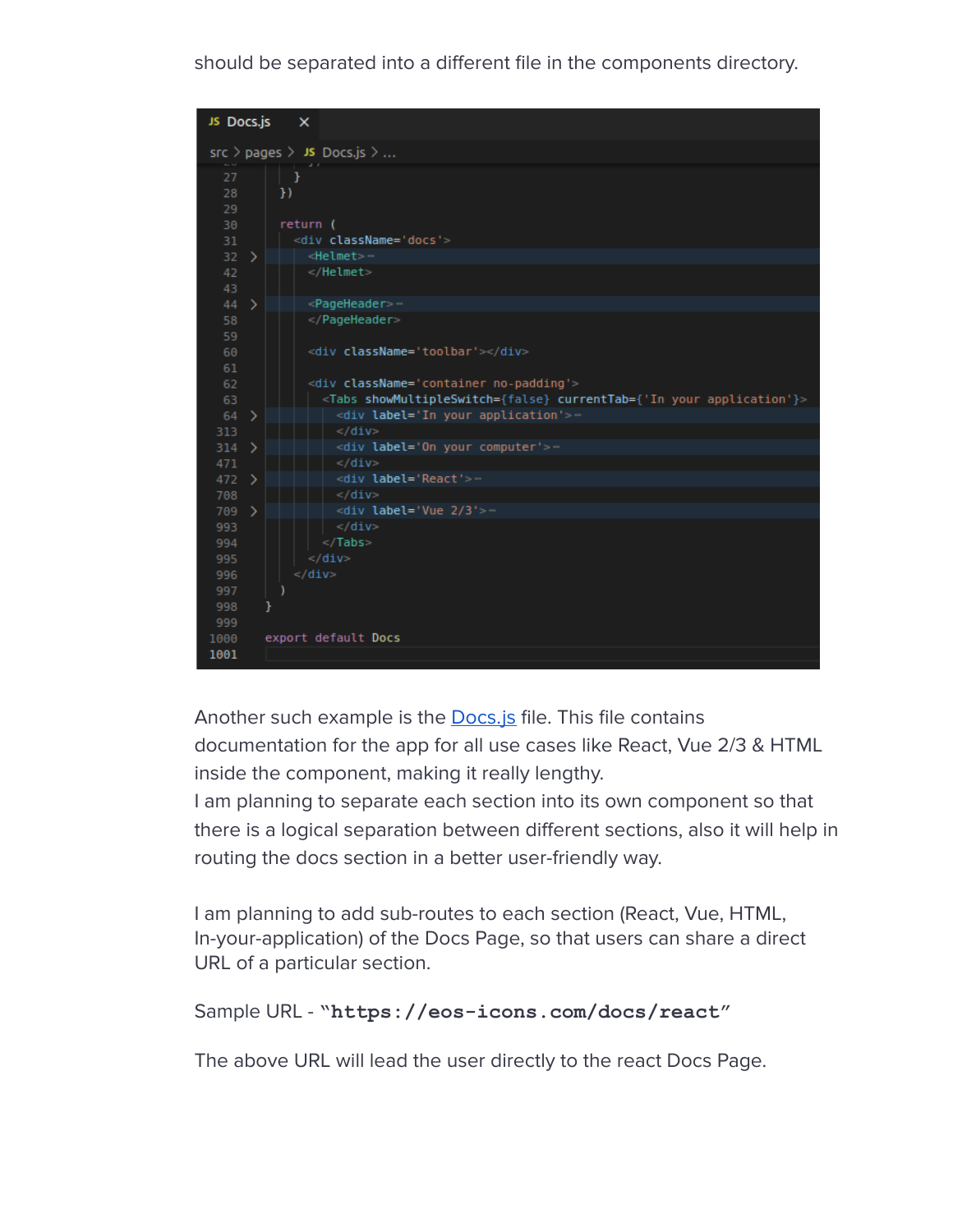#### ● Introducing Proper State management

Proper state management is vital for the app. We are using React's Context API to manage some important global states of the project present in **EosIcons.store.js**. We control various global app states and their actions through this store for the whole app. But, a major portion of the app containing the majority of the business logic is contained in the **IconSet**.js file. There is no active state management present for the states of this file.

| const IconsSet = (props) => {                                     |
|-------------------------------------------------------------------|
| const [iconSelected, setIconSelected] = useState('')              |
| const [showPanel, setShowPanel] = useState(false)                 |
| const [searchValue, setSearchValue] = useState('')                |
| $const$ [size] = useWindowsSize()                                 |
| const [tab, setActiveTab] = useState('Static Icons')              |
| const [staticHistory, setStaticHistory] = useState('')            |
| const [animatedHistory, setAnimatedHistory] = useState('')        |
| $const$ search Ref = use Ref(null)                                |
| const [selectMultiple, setSelectMultiple] = useState(true)        |
| const [emptySearchResult, setEmptySearchResult] = useState(false) |
| const [suggestedString, setSuggestedString] = useState('')        |
| const [iconEditor, setIconEditor] = useState(false)               |
| const [userSearchInput, setUserSearchInput] = useState(false)     |
| const [tagSelected, setTagSelected] = useState('')                |

These are all the states that are associated with the IconSet.js file. I am planning to use the **Context API** for generating a global object of IconSet's state variables. I will use the **useReducer** hook to manage the states and their actions. The main reason for using Context API is to maintain consistency across the whole project. We are already using Context API for passing the Eoc.IconStore.js file's state. Also, our data doesn't update very frequently like a social media app hence using something like Redux will unnecessarily increase the bundle size significantly.

The majority of the code in the IconSet.js file comprises functions to alter the states of the file. If we move the states and actions of this component into a dedicated file, then we will have a centralized place for introducing new features and fixing bugs by having new states and actions. Also, it will help in abstracting out a lot of logical parts from the main component making the code a lot cleaner and easier to work with.

The component shown below is present in the IconSet.js file to call the Tabs component, taking a lot of states as props for the Tabs component.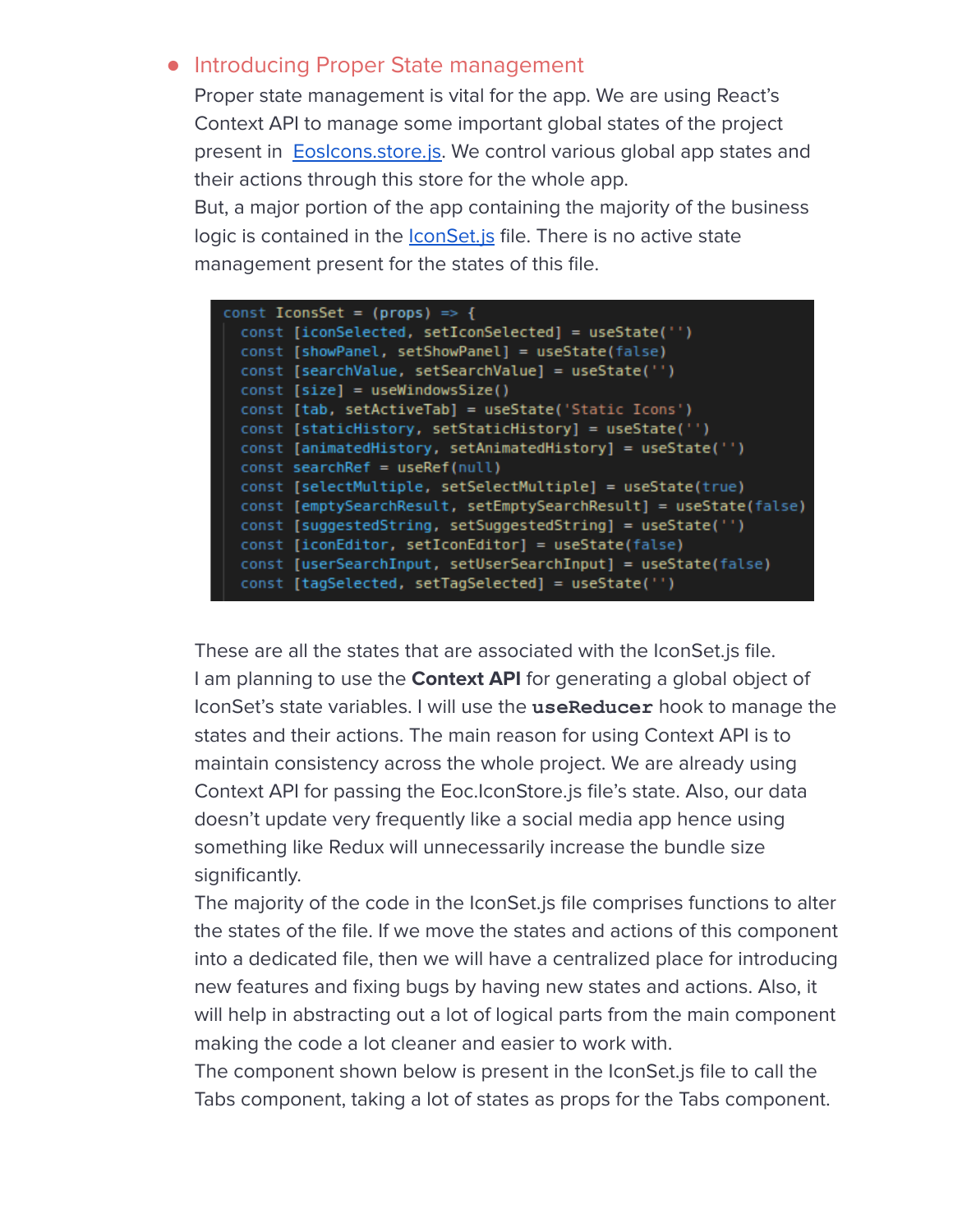If we manage states properly we won't need to pass every required prop manually to the component; we can just use **useContext** in the corresponding component's file and use the value of whatever state we want.



#### **Tabs component in Current file**

After we transfer all states into a store we can just call components in the IconSet.js file and use the state values from the nested children at any level eliminating the need to pass props manually for every level. The Tabs component will look something like shown below.



A lot of components will get cleaned up, making the code in IconSet.js cleaner and more scalable; which will be a huge productivity boost for other developers working on this project in the future.

#### ● Routing

Since Next.js comes with its own router we will need to migrate to next's inbuilt router. While we are migrating to the new router we can separate out the components of the Docs Page and use nested routing for each section of the Docs Page, so that users can directly share the URLs to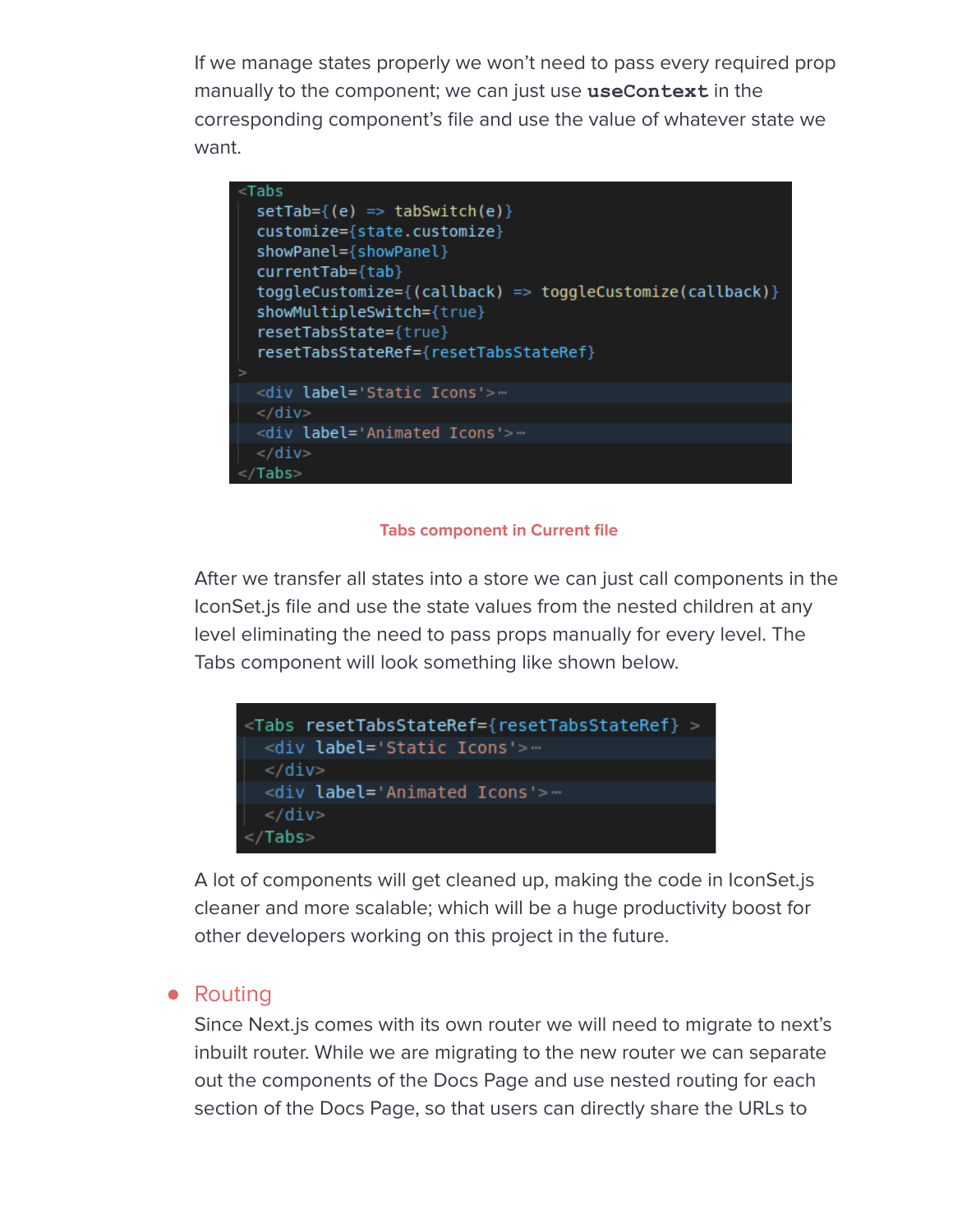specific documentation of their needs.

Apart from separating the URL to each section, I'm planning to add functionality for shareable links to every relevant part of the page. I will further explain this in UI/UX design Changes section

### ● Updating the search logic to use algolia

We use custom search functions implemented in the [EosIcons.store.js](https://github.com/EOS-uiux-Solutions/eos-icons-landing/blob/master/src/utils/EosIcons.store.js) file for implementing the search logic in the app.

This approach will work in most cases but sometimes it also leads to bad search results.



For example, if we search the keyword "car" the term "add\_card" is treated as a better suggestion than the term "car\_rentals" affecting the search results in a bad way.

Also, we find the matches for the search value in each category of icons and show all these icons category-wise. An icon that might be a better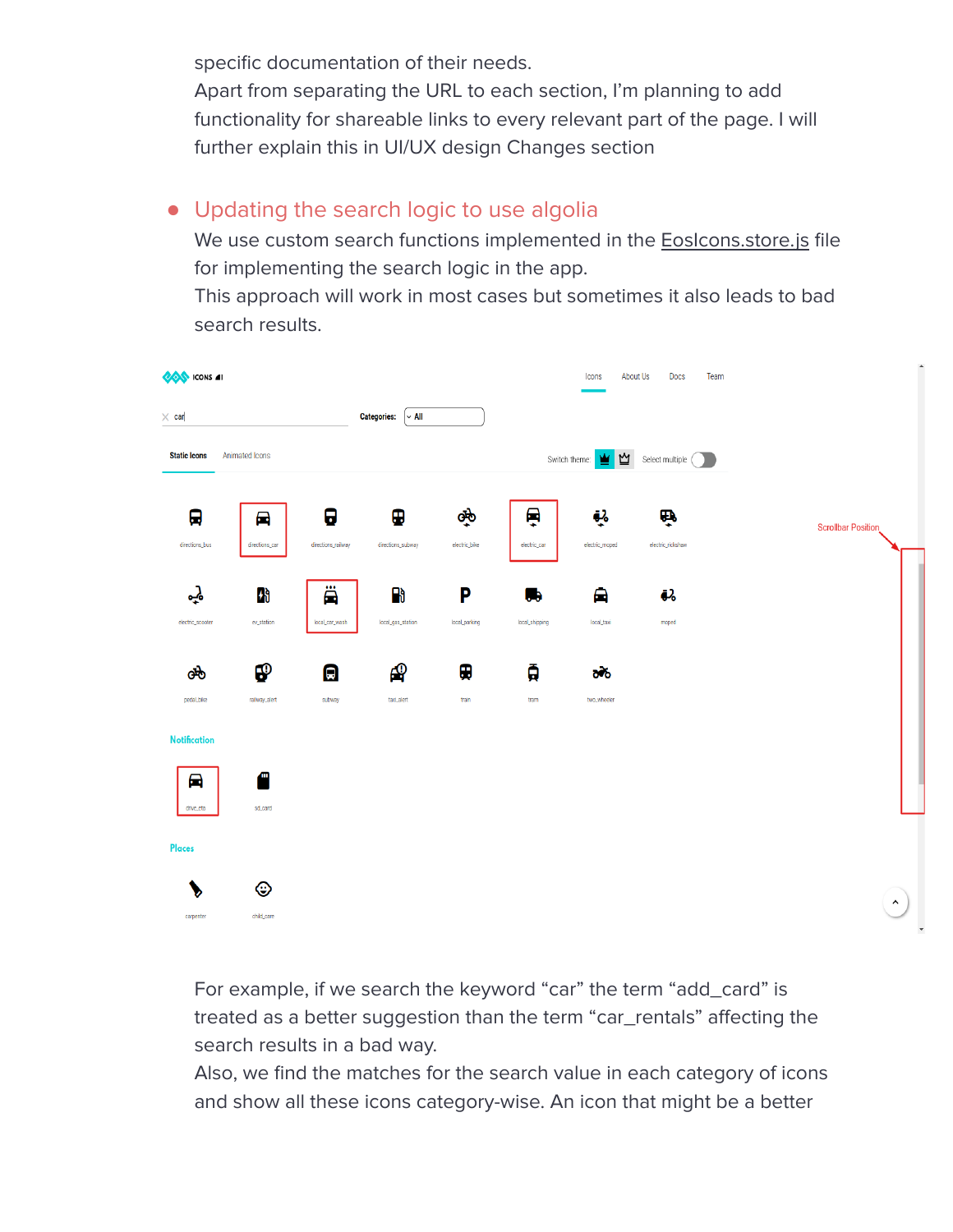match doesn't show up first because it belongs to a category that is positioned lower alphabetically.

I am planning to remove categories in search results for better search recommendations.

Also, as **discussed** in the **development slack channel** of the EOS community we currently have an **algolia** instance for search queries. But currently, it is inactive and we are not using it for search queries because frontend code logic is not updated accordingly to consume search results from algolia.

**I am planning to update the frontend code logic to consume algolia for search queries.** Since algolia provides a search engine as a service for custom datasets, our search results will get more accurate and any scope for logical flaws in the implementation of search logic will be eliminated.

#### **3. UI/UX changes**

**I have made a Figma mockup for all the UI changes that I have proposed. You can take a look at the Figma wireframe [here.](https://www.figma.com/file/hb3Xnb0l7PCGDyoHoGooMj/EOS-icons-Home-page?node-id=0%3A1) I am also including a Figma prototype for the designs which I have linked [here](https://www.figma.com/proto/hb3Xnb0l7PCGDyoHoGooMj/EOS-icons-Home-page?node-id=15%3A25&scaling=min-zoom&page-id=0%3A1&starting-point-node-id=15%3A25). I am attaching a video link [here](https://drive.google.com/file/d/1pr6eVlHgUgJZlMyBz-9G5OBmwhJ-YDHN/view?usp=sharing).**

#### **● Introducing navigation for Categories (UI Changes)**

Currently, icon categories are shown as a small dialog box besides the search bar. Icons in all the categories have been laid out neatly in the UI, but because there are so many icons present in each category it may not be intuitive for the user to know that there are several more categories of icons that they can explore.

I am planning to introduce a navigation menu below the search bar listing all the categories of icons. It will instantly let the user know that there are more categories of icons that can be explored, and also make the workflow easier by making the categories more navigable.

Along with all the default categories I'm planning to add a category called **"Popular icons"**. This will contain all the icons that are used most frequently. As discussed with mentors we already have the analytics in our backend so we can use the number of downloads or number of clicks to populate "Popular icons". This will be the default Tab on the first-page load. All other categories will come after the popular icons category.

These categories will automatically get highlighted according to the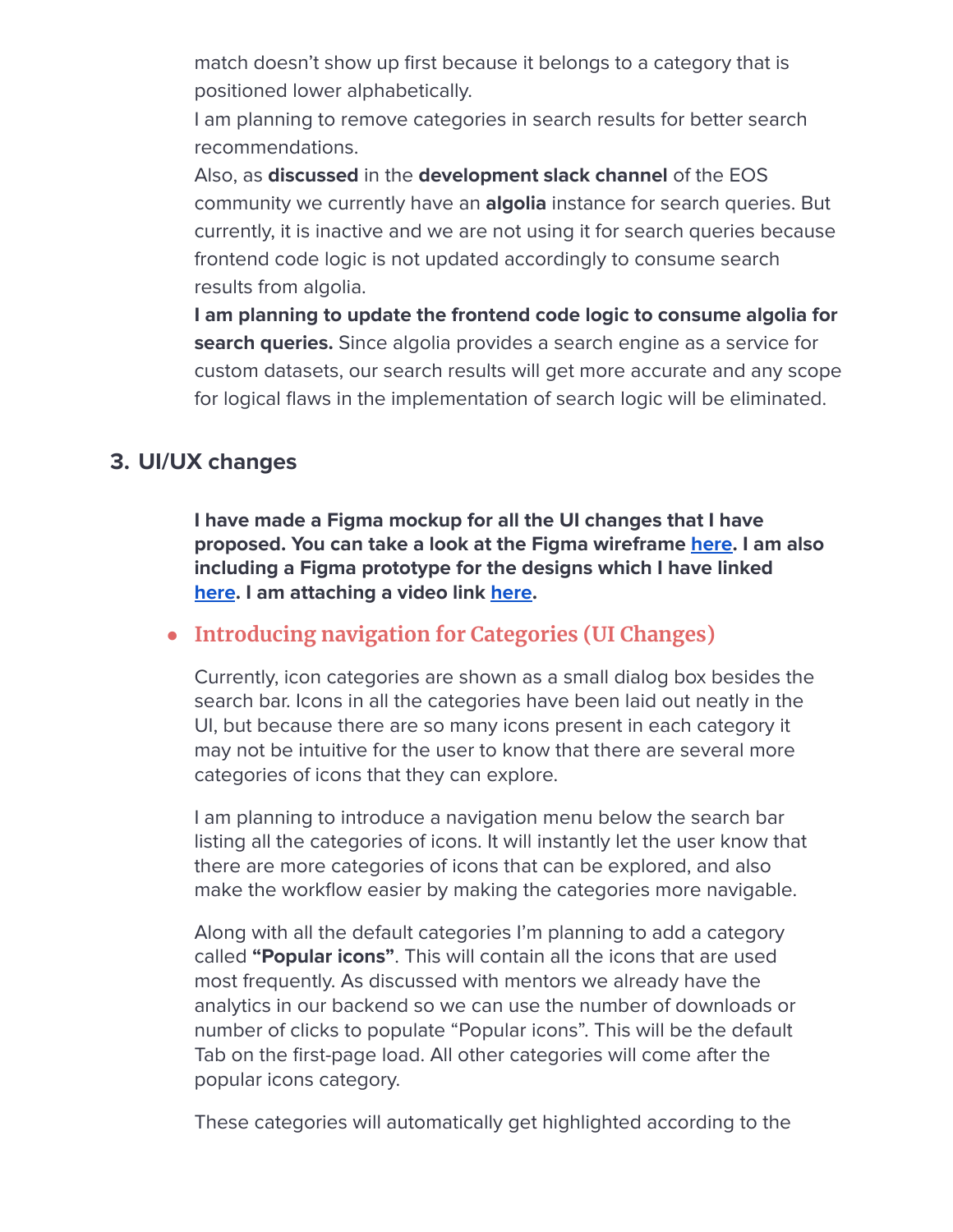scrolling of the page, and we can also click on a particular category to instantly scroll that section of the page.

**This way it will be easier for a user to navigate to all the categories, and they will instantly know about all the available categories. This will solve a major UX hurdle that we currently have on the site.**

I am attaching the current and expected view of the home page.

#### **COS** ICONS AI Icons About Us Docs Team a a **MORE THAN 1000 FREE ICONS** Categories:  $\big[\times$  All Q Search **Static Icons** Animated Icons Select multiple ( MM Switch theme: **Action** 貝  $\mathcal{Q}$ 囯 2 ⊕ ◢ пĪ ⋟ modified\_date timeout bootstrapping cleanup counting enhancement pin troubleshooting  $\sqrt{3D}$  $\boldsymbol{\dot{\intercal}}$ ╈ خ đ. 血 123 **RBC** 123 3d\_rotation accessibility accessible accessible\_forward abc accessibility\_new account\_balance 岸  $C_{+}$ 敺 叵 e. ⅇ G Q add\_task add\_card add\_shopping\_cart add\_to\_drive addchart admin\_panel\_settings ads\_click account\_balance\_wallet Ô  $\varnothing$ ♡ 딮 ᢤ О Ш 喞 alarm alarm\_off alarm\_on all\_inbox all\_out analytics anchor android  $\blacktriangle$  $\overline{\phantom{0}}$  $\overline{\phantom{0}}$

#### **Current view**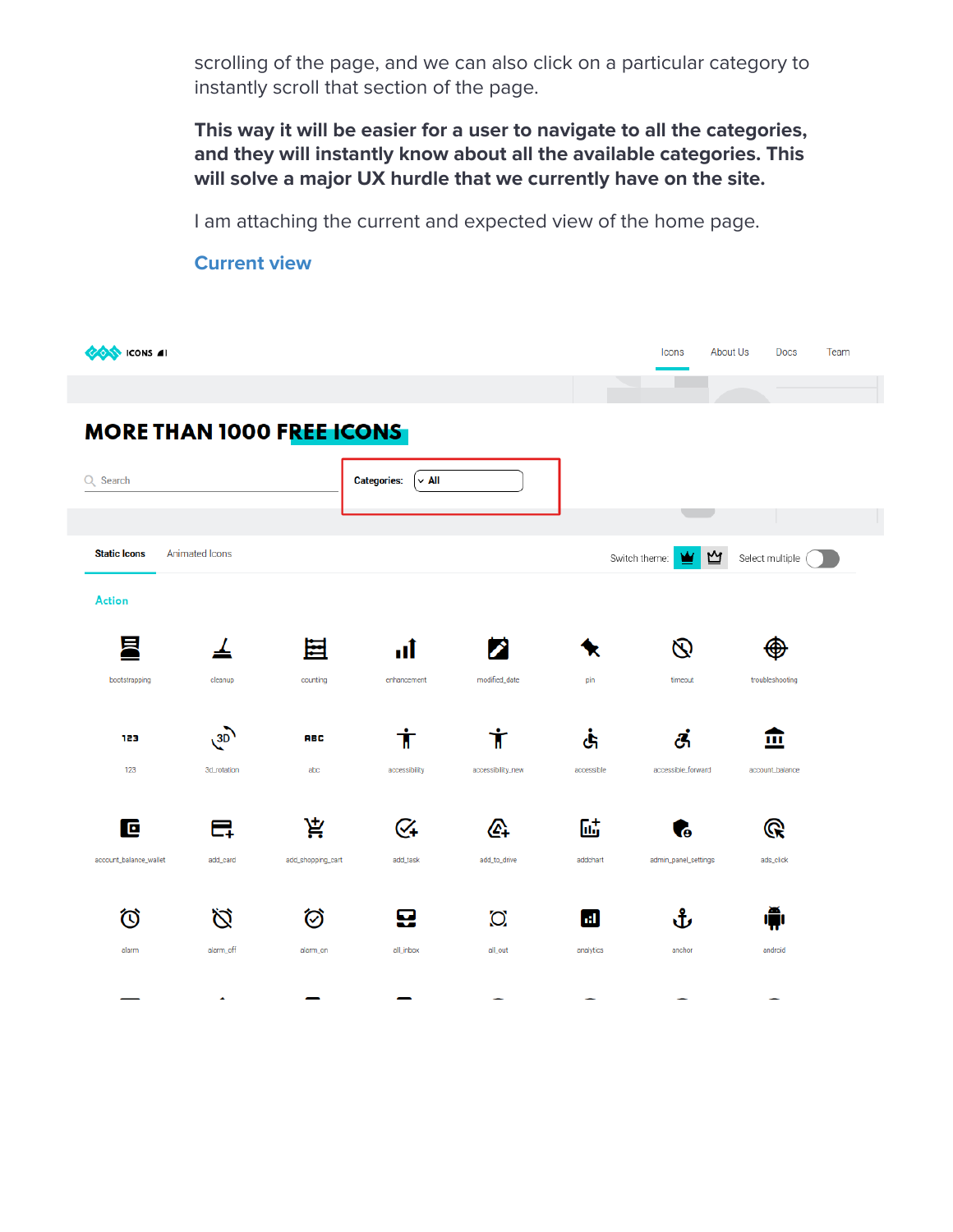**Expected View**

| ICONS <sub>41</sub>                   |                     |                        |                         |                          |                        | About Us<br>Icons        | Team<br>Docs         |                  |  |
|---------------------------------------|---------------------|------------------------|-------------------------|--------------------------|------------------------|--------------------------|----------------------|------------------|--|
|                                       |                     |                        |                         |                          |                        |                          |                      |                  |  |
| <b>MORE THAN 1000 FREE ICONS</b>      |                     |                        |                         |                          |                        |                          |                      |                  |  |
| Q Search                              |                     |                        |                         | ∾<br>Switch theme:<br>₩  | Select multiple        |                          |                      |                  |  |
| <b>Static Icons</b><br>Animated Icons |                     |                        |                         |                          |                        |                          |                      |                  |  |
| <b>Popular Icons</b>                  | Action              | Alert                  | Artificial Intelligence | <b>Augmented Reality</b> |                        | Communication            | Content              | Desig $\bigodot$ |  |
| <b>Popular Icons</b>                  |                     |                        |                         |                          |                        |                          |                      |                  |  |
| bootstrapping                         | cleanup             | counting               | enhancement             | modified date            | nin                    | timeout                  | troubleshooting      |                  |  |
| 123<br>123                            | 3D<br>3d_rotation   | <b>ABC</b><br>abc      | accessibility           | accessibility_new        | ৫১<br>accessible       | accessible_forward       | ш<br>account_balance |                  |  |
| ø<br>account_balance_wallet           | add_card            | д<br>add_shopping_cart | ധ<br>add task           | add_to_drive             | 陆<br>addchart          | admin_panel_settings     | Q<br>ads_click       |                  |  |
| ල<br>alarm                            | 门<br>7<br>alarm_off | ♡<br>alarm_on          | 竪<br>all_inbox          | О<br>all_out             | 圃<br>analytics         | ึ∆<br>anchor             | Ж<br>android         |                  |  |
| п<br>announcement                     | api_alt             | Ø<br>app_blocking      | app_shortcut            | ÷<br>arrow_circle_down   | ÷<br>arrow_circle_left | ۰<br>arrow_circle_right  | ÷<br>arrow_circle_up |                  |  |
| arrow_right_alt                       | E<br>article        | aspect_ratio           | Ξ<br>assignment         | ŗ<br>assignment_late     | ٠<br>assignment_return | ÷<br>assignment_returned | assignment_turned_in |                  |  |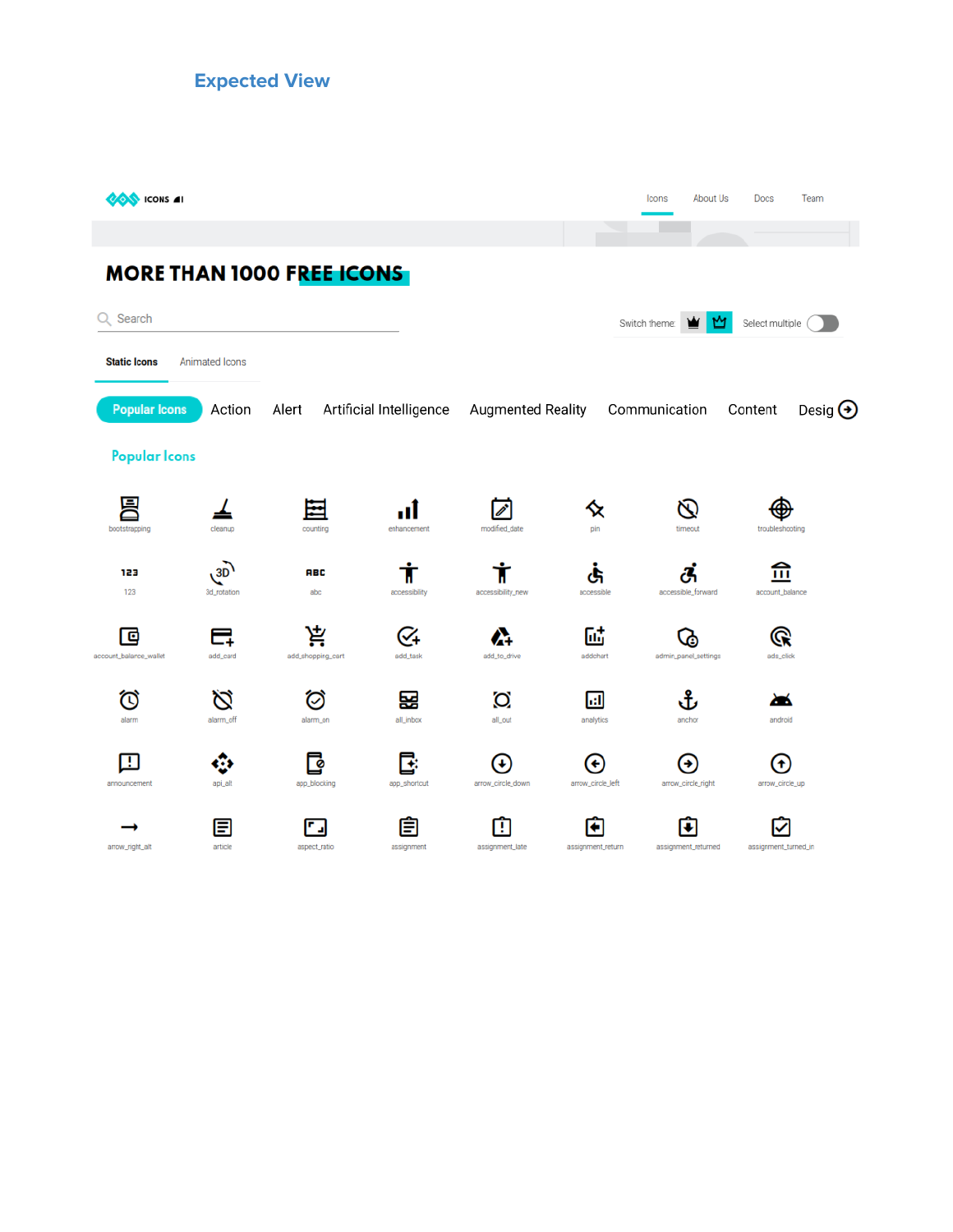#### **● Introducing a Side drawer ( UI Changes)**

As mentioned in the GSoC project ideas list we need to show the users all the possible options for using the icon in the HowToUse section. But, it is already taking up a lot of vertical space in the current UI. If we include all the options in the HowTo section of the current UI, then the icons will get pushed further down.

Currently, in the HowTo Use section, we are just showing how to use the EOS icons in the form of an HTML tag. We can use the icons with React & Vue2/3 as well. We are not showing how to use the icons in React and Vue. Also, we are not showing any of the customizations that we can achieve with the HTML tags.

We need to show the user all the possible ways of using an icon without taking up much space. I'm thinking of pushing down all the information to a side drawer widget. We will move the icon editor panel too inside the widget so that the user gets all the things that they might want from a single widget.

We will give customized code snippets according to the icon selected and an option to toggle the service user wants to use ( React, Vue 2/3, HTML). The **code snippets will contain all the available prop values and if the user changes any props like color, rotation, or size in the icon editor the code snippet will get updated accordingly**. The user will edit the icon and copy the generated code snippets to use the icon. We will also link the Docs section of the selected section in the side drawer panel.

**Since the side drawer panel will show all the places users can use the icon. It will instantly let the user know about the flexibility that eos-icons provide for using the icons, right after they select a particular icon.**

I am attaching pictures below to show a rough overview of the expected UI.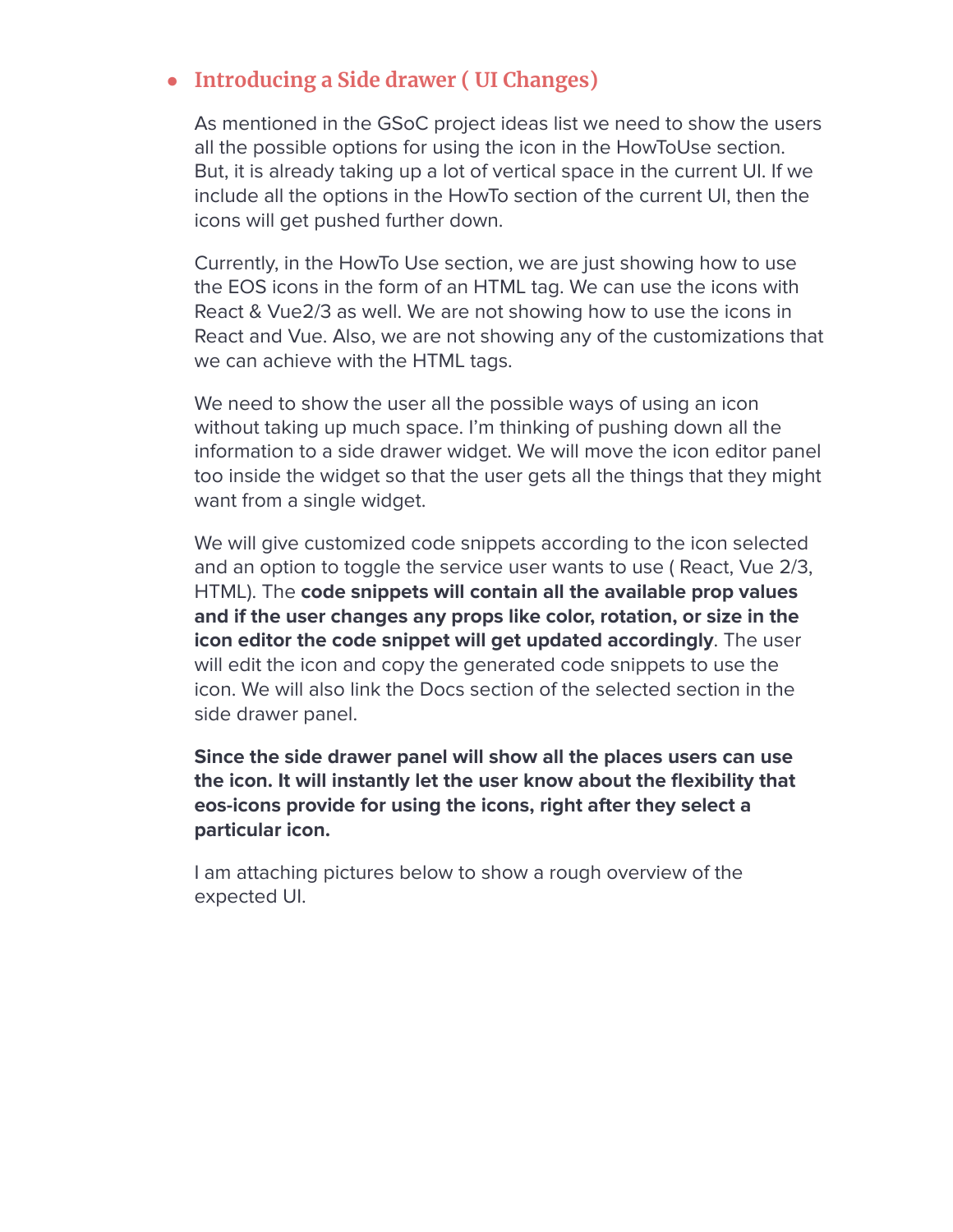#### **Expected UI**

| COS ICONS 41                                                                                           |                            |                                  |                                                   |                           |                        |                                                                                                                                                   |                                                                 |
|--------------------------------------------------------------------------------------------------------|----------------------------|----------------------------------|---------------------------------------------------|---------------------------|------------------------|---------------------------------------------------------------------------------------------------------------------------------------------------|-----------------------------------------------------------------|
|                                                                                                        |                            |                                  |                                                   |                           |                        | Customize Icon                                                                                                                                    |                                                                 |
|                                                                                                        |                            | <b>MORE THAN 1000 FREE ICONS</b> |                                                   | <b>Color Picker</b>       | <b>Icon Preview</b>    |                                                                                                                                                   |                                                                 |
| $\times$ bootstrapping<br>Tags:<br><b>Static Icons</b><br><b>Popular Icons</b><br><b>Popular Icons</b> | Animated Icons<br>Action   | aooting<br>Alert                 | Edit & Use Icon<br><b>Artificial Intelligence</b> | <b>Augmented Reality</b>  | Swit<br>Com            | $\bullet$<br>$\overline{0}$<br>000000<br>$\overline{0}$<br>G<br>B<br>Hex<br>Rotate<br>ు<br>Size                                                   | Flip<br>- 대표<br>¢<br>$m \sim$<br><b>■</b> SVG<br>$\bigcirc$ PNG |
|                                                                                                        |                            |                                  |                                                   |                           |                        |                                                                                                                                                   | <b>Export as SVG</b>                                            |
| 昌<br>bootstrapping                                                                                     | cleanup                    | 囯<br>counting                    | пl<br>enhancement                                 | modified date             | ⅍<br>pin               |                                                                                                                                                   |                                                                 |
| 123<br>123                                                                                             | $\sqrt{3D}$<br>3d_rotation | <b>RBC</b><br>abc                | accessibility                                     | accessibility_new         | خ<br>accessible        | How to Use<br><b>HTML</b><br><b>Vue 2/3</b><br>React                                                                                              |                                                                 |
| 同<br>account_balance_wallet                                                                            | 6<br>add_card              | ¥.<br>add_shopping_cart          | G+<br>add_task                                    | $\bullet$<br>add_to_drive | 尀<br>addchart          | import { EOS_BBOTSTRAPPING } from 'eos-icons-react';<br>function App() {<br>return (<br><e0s_b00tstrapping< th=""><th>戶</th></e0s_b00tstrapping<> | 戶                                                               |
| 匃<br>alarm                                                                                             | Ø<br>alarm_off             | 匂<br>alarm_on                    | 竪<br>all_inbox                                    | $\Omega$<br>all_out       | IаI<br>analytics       | size='m' color='black'<br>rotate=0 theme='filled'<br>horizontalFlip=false<br>verticalFlip=false<br>/                                              |                                                                 |
| п<br>announcement                                                                                      | api_alt                    | ್<br>app_blocking                | ß.<br>app_shortcut                                | arrow_circle_down         | Θ<br>arrow_circle_left | );<br>$\mathcal{F}$                                                                                                                               |                                                                 |
|                                                                                                        | Ξ                          | г.                               | 自                                                 | п                         | G                      |                                                                                                                                                   | For more info Visit Docs                                        |

#### **● Copy button in code snippet and sections in Docs (UI Changes)**

There's no button to copy code for any section of code in the Docs. Users can view all the sample code snippets for all documentation but they can't copy the code snippet directly from the Docs. I will add a button to copy all the code snippets directly with a single click.

Also, currently, there is no way for a user to share the link of a specific section of the Docs page. For example, if the user wants to share a specific link pointing to the "Using Animated Icons" in the "React" section they can't do it.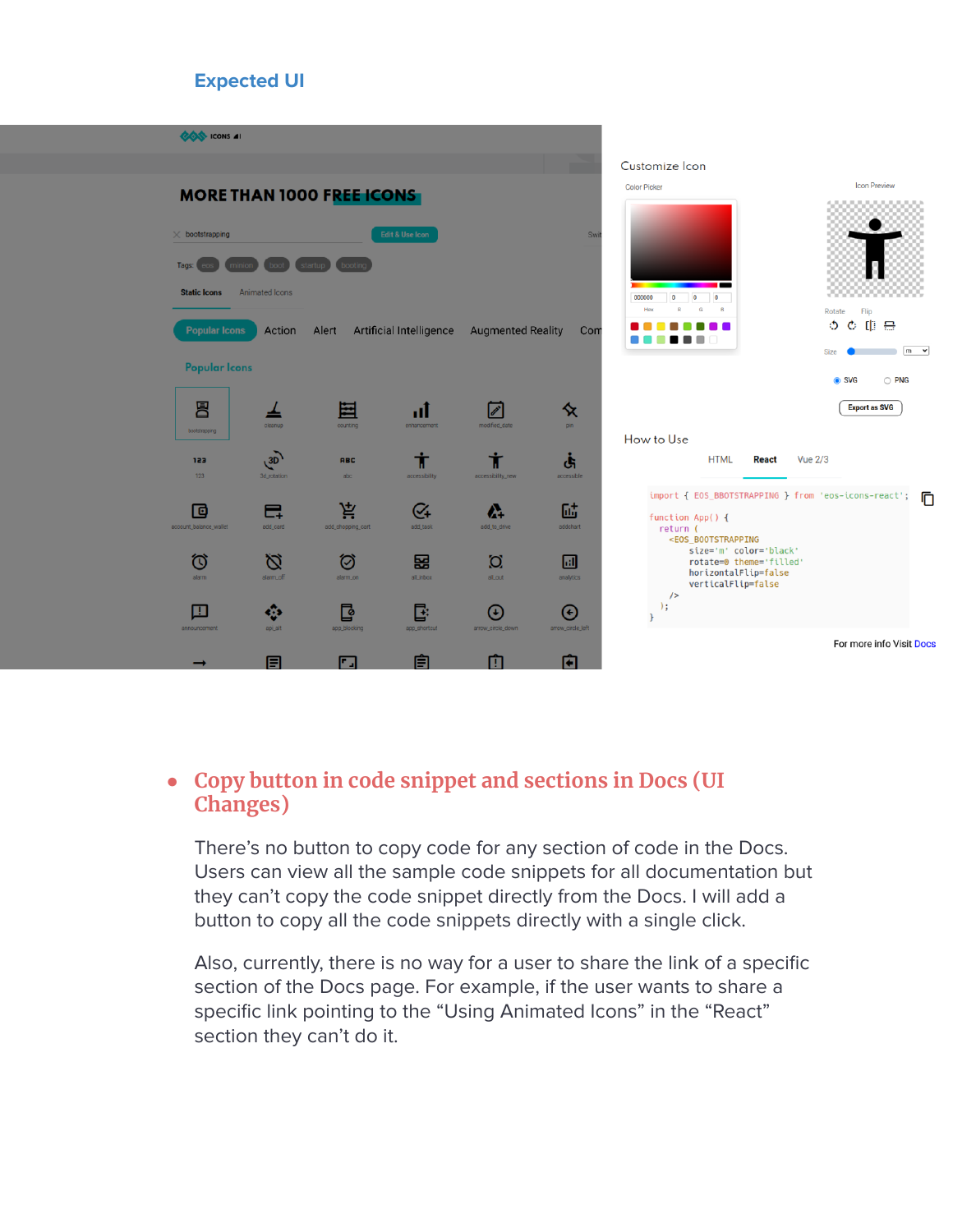I'm planning to **add a share link button** right next to the heading of each section which will copy the link of that particular section to the clipboard. When the user shares this link with another user, they will just land on that specific section of the website. I am adding a mockup of the expected UI below

#### **Expected UI**

| <b>CONS 41</b>                                                                                                                                                       | Icons | About Us | Docs | Team |
|----------------------------------------------------------------------------------------------------------------------------------------------------------------------|-------|----------|------|------|
| <b>GET EOS ICONS</b>                                                                                                                                                 |       |          |      |      |
| Download the latest copy of our computer-specific files. You'll need them to be able to work with your desired design software.                                      |       |          |      |      |
| <b>Download EOS Icons</b>                                                                                                                                            |       |          |      |      |
| <b>Vue 2/3</b><br>In your application<br>On your computer<br><b>React</b>                                                                                            |       |          |      |      |
| Using EOS icons React in your projects $\leq$<br>Note: the middle part of the component name is the same as the icon name and should always be written in uppercase. |       |          |      |      |
| import { EOS STAR, EOS STAR FILLED, EOS STAR OUTLINED } from 'eos-icons-react';                                                                                      |       |          |      |      |
| function $App() {$<br>return (                                                                                                                                       |       |          |      |      |
| $<$ div $>$                                                                                                                                                          |       |          |      |      |
| <e0s star=""></e0s><br><e0s filled="" star=""></e0s>                                                                                                                 |       |          |      |      |
| <eos outlined="" star=""></eos>                                                                                                                                      |       |          |      |      |
| $\langle$ div $>$<br>$)$ ;                                                                                                                                           |       |          |      |      |
|                                                                                                                                                                      |       |          |      |      |
| export default App;                                                                                                                                                  |       |          |      |      |
|                                                                                                                                                                      |       |          |      |      |

Using Animated icons

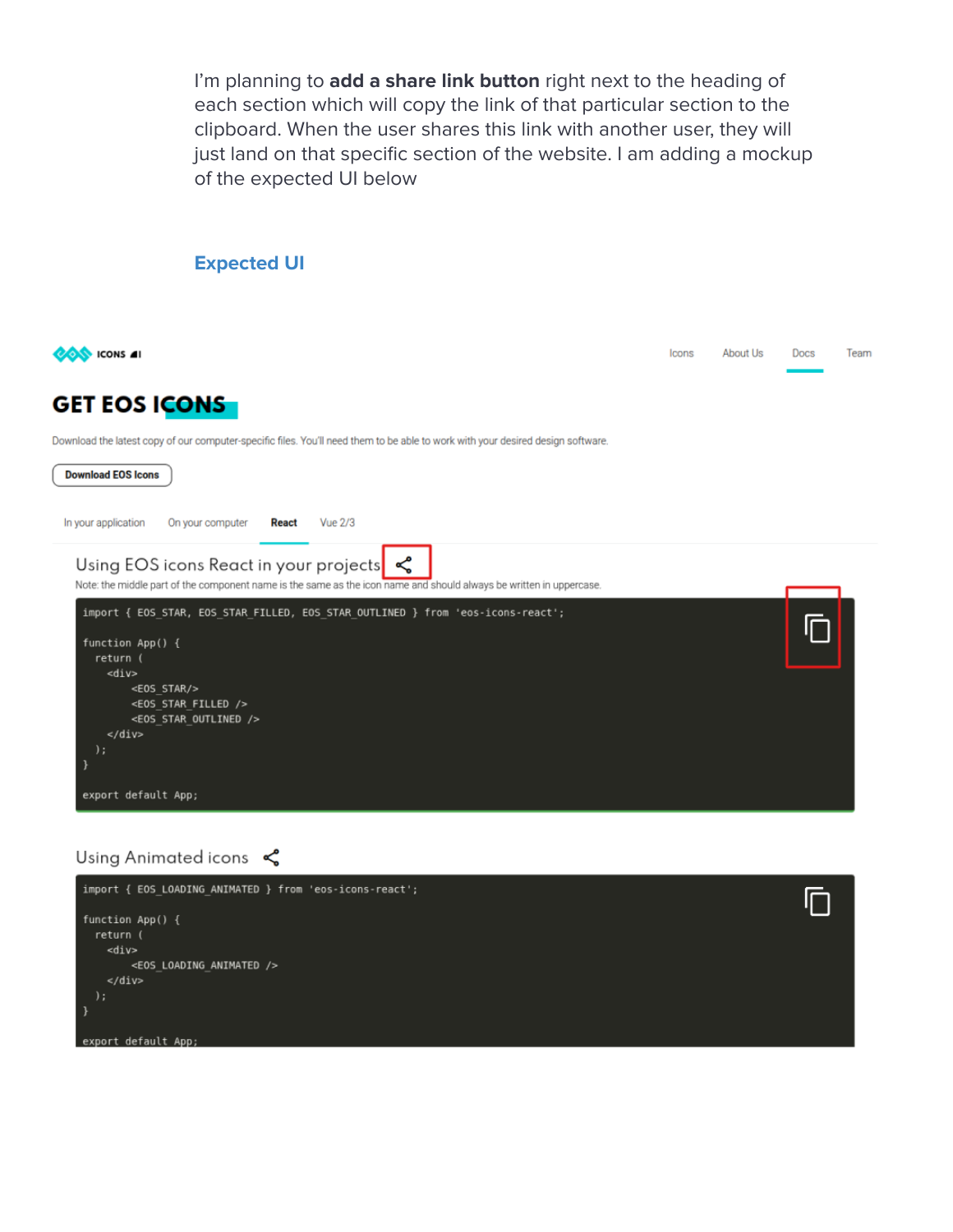#### **● Click outside to deselect an Icon (UX Change)**

In the current UI if we want to use an icon we can select it, but when we want to deselect an icon we have to click on that icon again or just click on the logo of the website present in the navbar.

A very normal and expected user behavior is to click on an empty space to deselect the currently selected icon. We don't support this functionality currently.

I'm planning to add functionality to deselect an icon selection by clicking on any empty space inside the webpage.

I have already implemented a similar feature to close the Icon editor panel on clicking outside. I created a custom hook called [useClickOutside](https://github.com/EOS-uiux-Solutions/eos-icons-landing/blob/master/src/hooks/useClickOutside.js) for implementing this. We might need to look out for deeper nested components for the proposed feature but it can be done in a similar fashion as we did with the icon editor panel in PR  $\frac{101}{101}$ .

```
import { useEffect, useCallback } from 'react'
const useClickOutside = (ref, callback) => {
 const handleClick = useCallback(
    (event) \Rightarrow \{if (ref.current && !ref.current.contains(event.target)) {
        callback()
      }
   },
    [callback, ref]
 useEffect(() => {
   document.addEventListener('click', handleClick)
   return () => {
     document.removeEventListener('click', handleClick)
    ¥
  }, [handleClick])
export default useClickOutside
```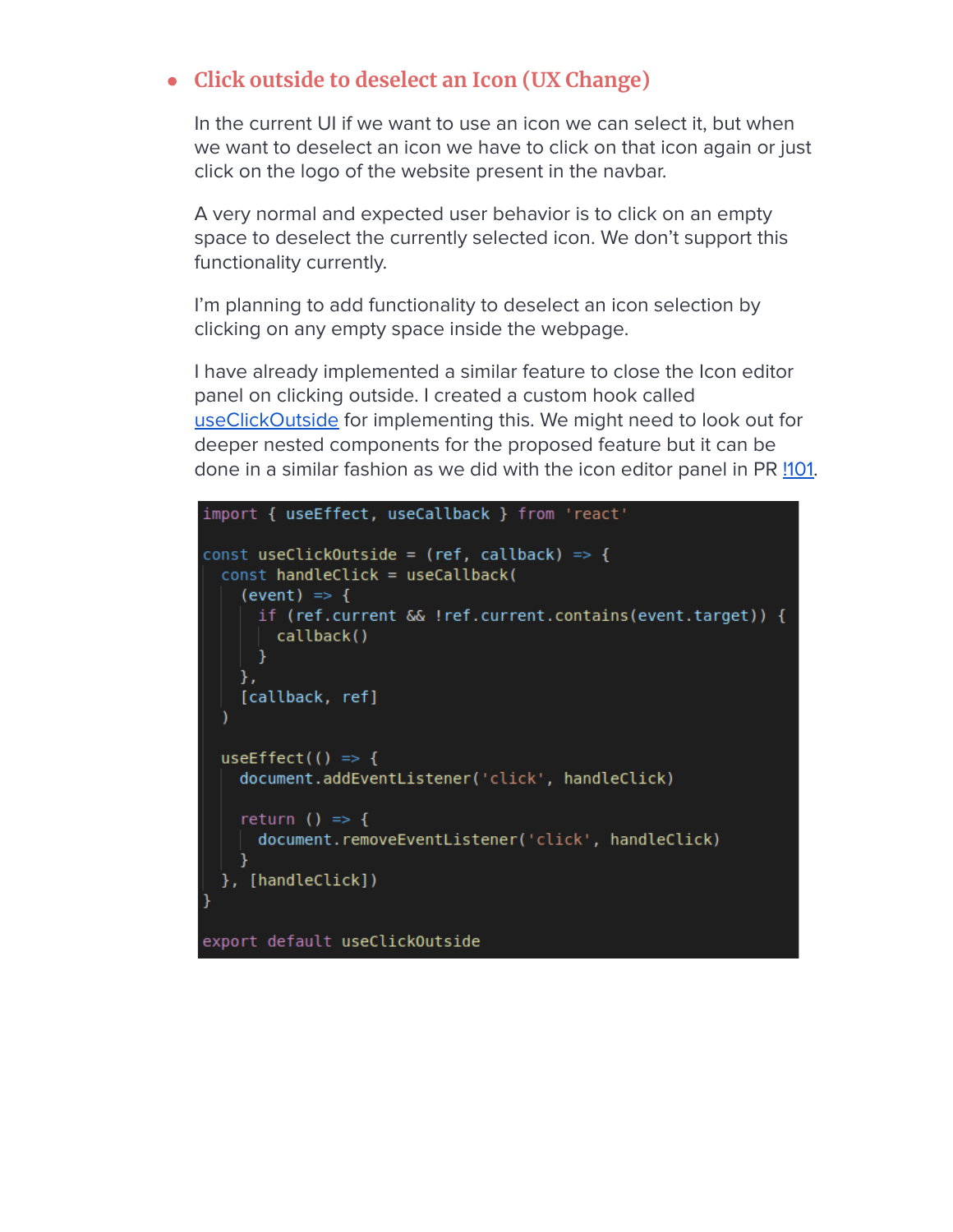#### **4. Testing & CI/CD Pipeline Integration**

I am planning to implement unit testing and end-to-end (e2e) testing using Jest, react testing library, and Cypress.js respectively for the whole project. I plan to use Jest & Cypress.js to maintain consistency among the other EOS design system projects. Jest & React testing library are recommended by the Next.js team for unit testing and it integrates well with React and Next.js ecosystem. Cypress offers fast test execution and better debugging capabilities. It eliminates the need for any other frameworks or assertion libraries.

Due to the nature of the project, we have a lot of complex user interfaces in the app. Unit testing will ensure that all stand-alone components and functions are working properly after any changes, while E2E testing will let us test exact user behavior while using the app across various user flows. We can also implement vertical e2e testing for certain components to ensure that other important nested children components are working fine. The majority of the tests will be unit tests as they provide better insights for debugging, and are not that computationally expensive compared to e2e tests. We will use e2e tests for testing the behavior in some of the major user workflows like editing and downloading an icon, Navigating around the site, visiting Docs, etc.

After implementing the tests I will also integrate them into the Github CI/CD Pipelines. This will eliminate the need for manual testing of the future Pull Requests.

Following the true unit testing methodology, I will make **unit tests for all the components, hooks, and standalone pure utility functions,** to ensure that all the smaller components are working correctly inside the app.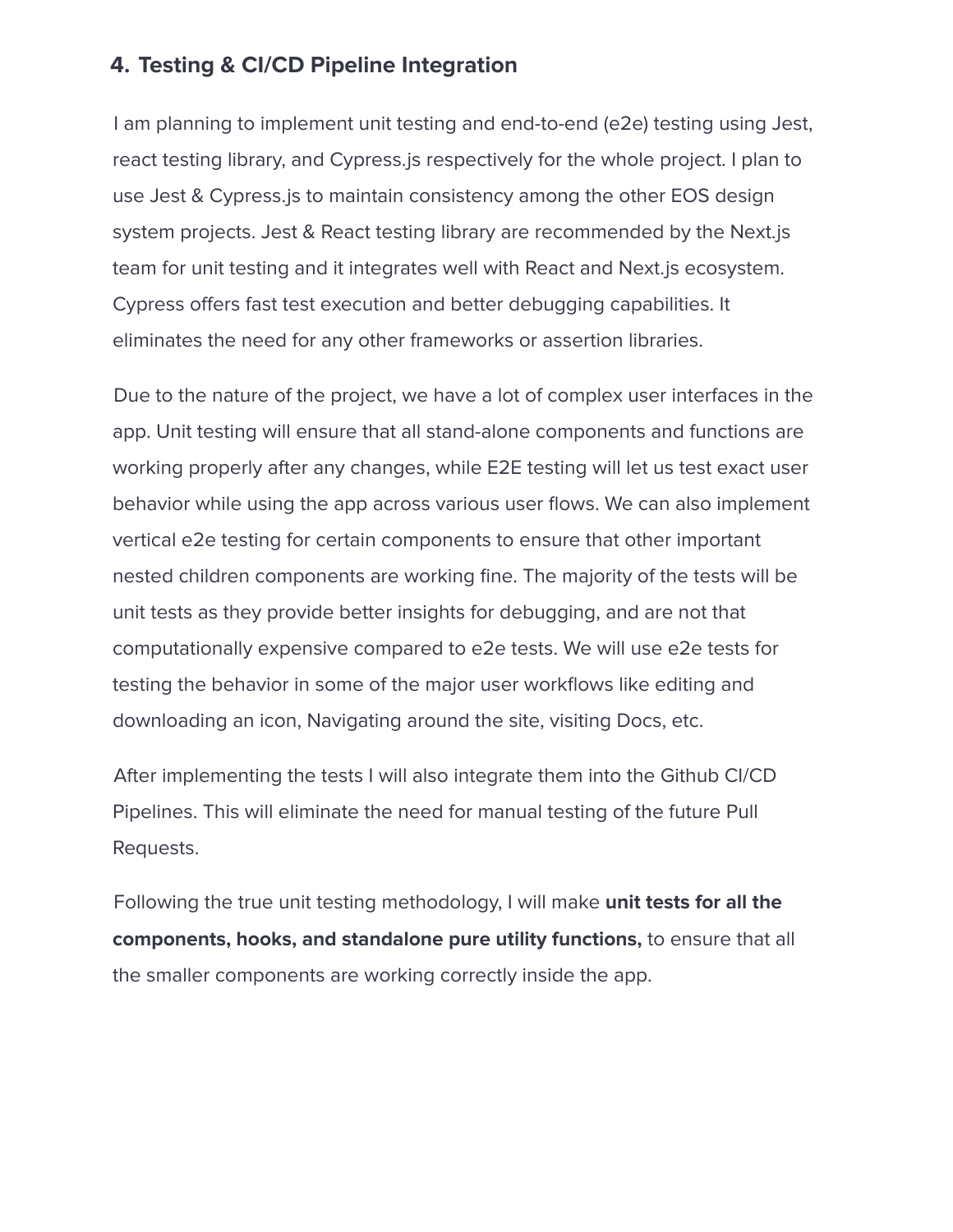Some of the e2e tests that I plan to implement -

- The user is able to navigate across all pages and tabs and access the default view of each page
- The user is able to select and download all icons (static and animated) from the top and bottom of the page.
- The user is able to access and scroll to the Docs of each section.
- The user is able to edit and do the icon customization in the side drawer panel and download it.

### **Timeline:**

#### **Community Bonding (May 20 - June 12):**

I'll use this time to set out my objectives and discuss the project's workflow with my mentors. I'll also discuss and try to finalize all the UI/UX changes that I have proposed. I'll solidify the requirements and the plan of action. I'll also familiarize myself with the EOS workflow and begin working with the scrumban technique. I'll also take advantage of this community bonding time to get to know all of the other GSOC 2022 participants as well as the mentors.

#### **Week 1 (June 13 - June 19):**

- Setting up the Next.js project with the initial configuration.
- Setting up tsconfig.json for TypeScript along with the initial setup of ESLint, prettier and husky.
- Planning out the migration process by sorting the order of migration of pages, components, and functions.

#### **Week 2 (June 20 - June 26):**

- Start with the migration of the pages directory of the project.
- Work upon migration of components, utils, hooks, and functions.
- Rearrange Docs component for nested routing.

#### **Week 3 (June 27 - July 3):**

- Complete the component migration process.
- Ensure proper file management of the code-base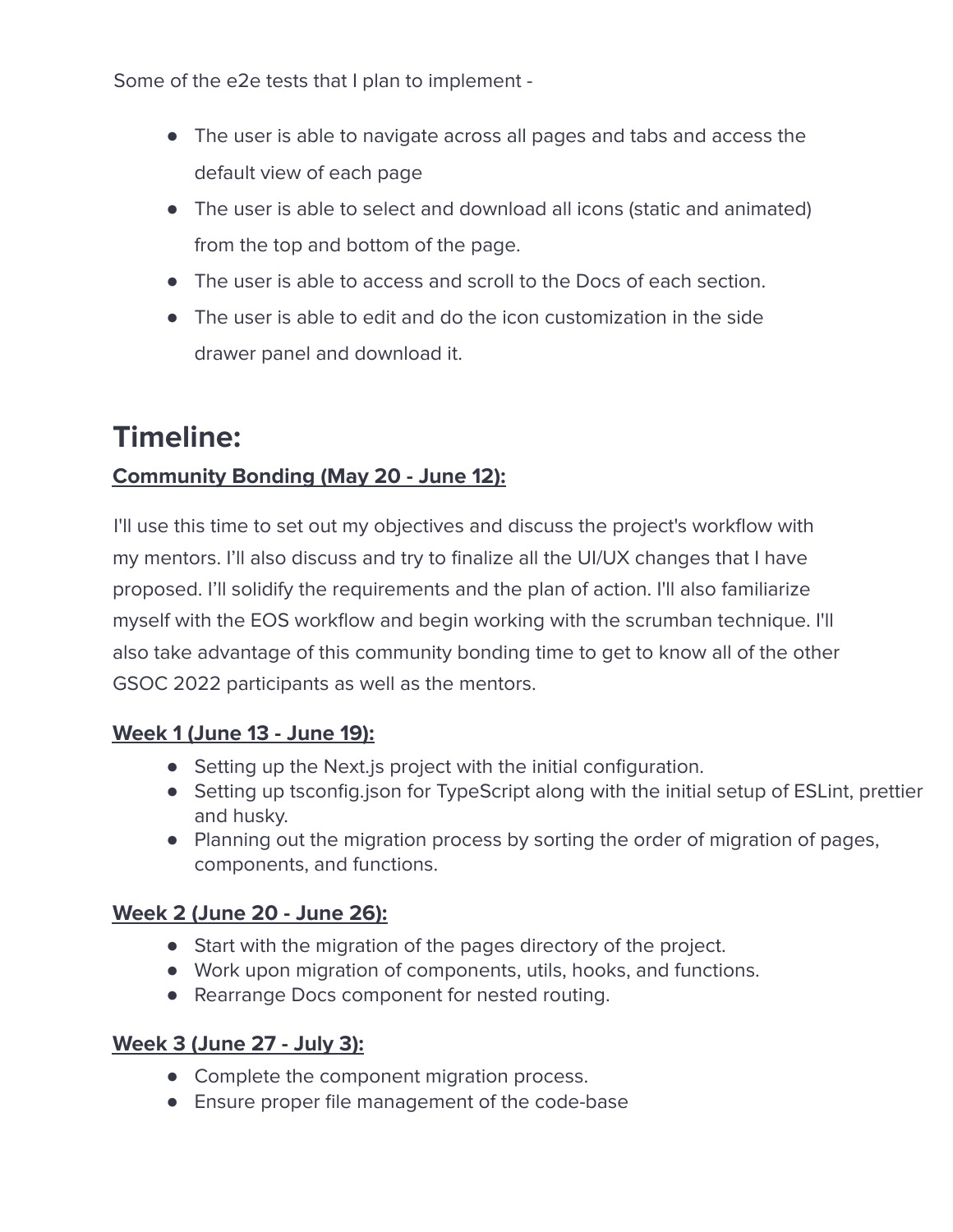● Splitting the code-base into separate files and directories if needed.

#### **Week 4 (June 4 - July 10):**

- Ensure proper state management in the code-base.
- Implement state management using Context API and useReducer hook.
- Separating functions and other logical units of the code-base.

#### **Week 5 (July 11 - July 17):**

- Complete the migration of the functions and other units.
- Migrate code to use the default Next.js router.
- Implement nested routing in the Docs section.

#### **Week 6 (July 18 - July 24):**

- Resolving issues that might appear during the migration process and ensuring that a minimal number of side effects are running in the app.
- Remove current search logic implemented in the frontend.
- Use algolia for implementing the search feature.
- Update UI to show the best search results regardless of the category of the icon.

#### **Week 7 (July 25 - July 31):**

- Make a navigation bar to list all categories on the home screen so that users can look and scroll through all available categories.
- Add a category called "Popular icons" to the list of icon categories.

#### **Week 8 (August 1 - August 7):**

- Introduce one of the major UI changes by making a side drawer
- Refactor the UI of the icon editor Panel and move it inside the side drawer.
- Add a feature for having code snippets in the HowTo section for React/Vue/HTML and move it inside the side drawer panel.

#### **Week 9 (August 8 - August 14):**

- Change the UI elements of the Docs section
- Include a share link button for every section in the documentation.
- Introduce a copy button in code snippets present in the docs section.

#### **Week 10 (August 15 - August 21):**

- Discuss and plan out unit tests for the project.
- Start implementing unit tests for various components.
- Implement unit tests for other functions, hooks, and utils.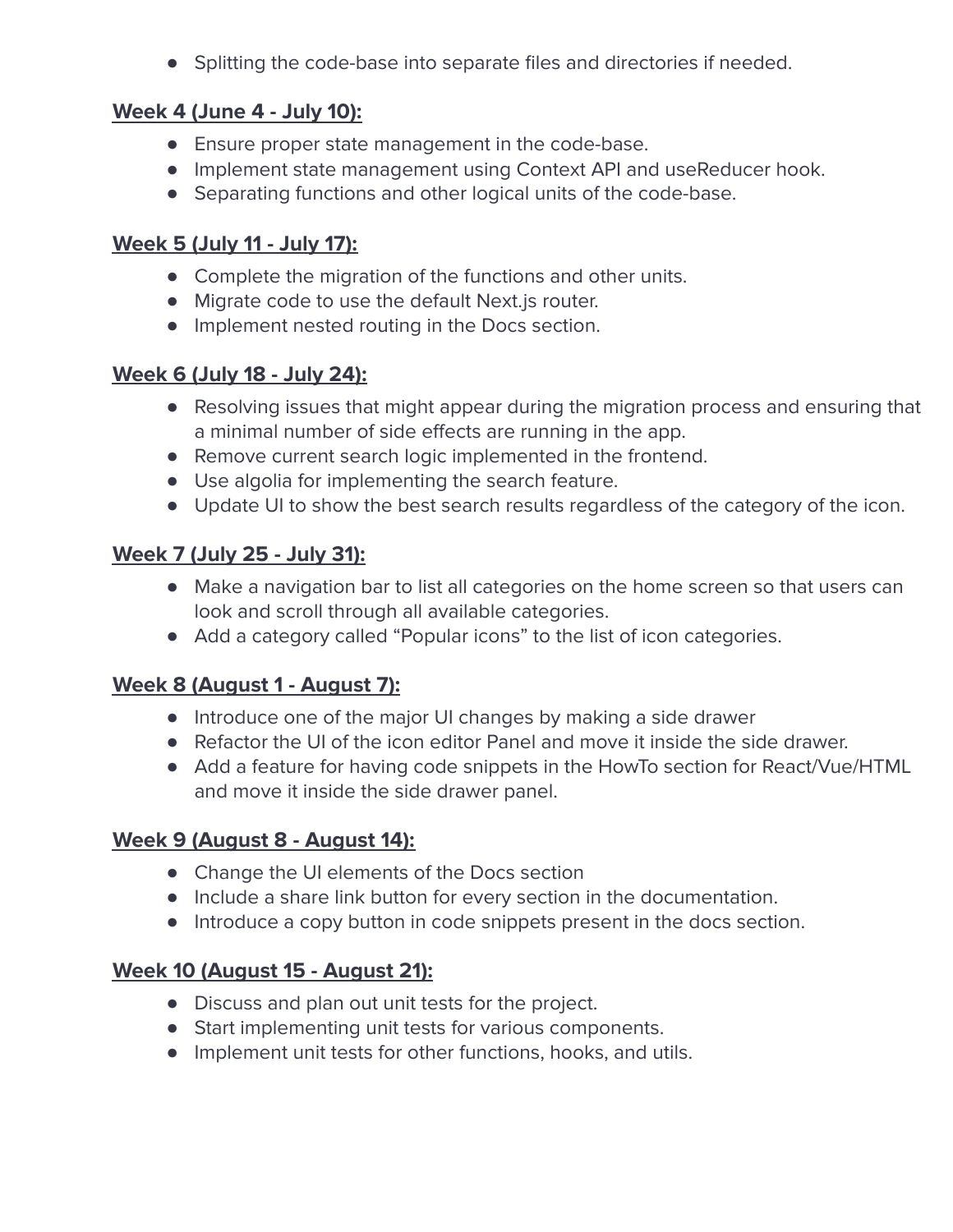#### **Week 11 (August 22 - August 28):**

- Continue with unit testing of various components.
- Design user flows for implementing e2e testing.
- Implement e2e tests for all user flows in Cypress.js.

#### **Week 12 (August 29 - September 4):**

- Continue implementing e2e tests.
- Debug and resolve any new issues that might appear during the development or testing process.
- Integrate Github CI/CD pipelines to the tests.
- Resolve any final issues that might appear in the code-base and wrap up the project

### **Previous experience:**

I am well accustomed to the Javascript-based ecosystem of web development and most of my work till now has been around frameworks like React and Node.js in the field of web development.

I got started with HTML, CSS, and JS in my first year of bachelor's and slowly learned all the new popular web development frameworks as I moved ahead. I had done a web development internship at **Pravegak [Technologies](https://www.pravegak.in/)** last year, which was a great learning opportunity for me. During my internship, I made backends for a couple of apps in Node.js. The first app is a chat app named [unicohub](https://play.google.com/store/apps/details?id=com.karata.unicohub). The second app is a multiplayer online game app named [Skribo](https://play.google.com/store/apps/details?id=com.pravegak.skribo). I migrated Skribo to a Node.js backend, earlier it was using Firebase. I also redesigned certain API endpoints and implemented content and query caching to optimize the backend. The app's user base has grown significantly since then and now the app has over **100,000+ downloads**.

I also made various plugins for Shopify during my internship period. I also worked on some websites in React.js and Next.js during my internship period, like a CMS (Content Management System) for the above-mentioned apps and some blog-based sites for clients.

Other than this I am very passionate about Operating systems and compiler design, and in my 5th semester, I made a project called [OPUS](https://github.com/ayushsatyam146/OPUS-Backend). OPUS is an